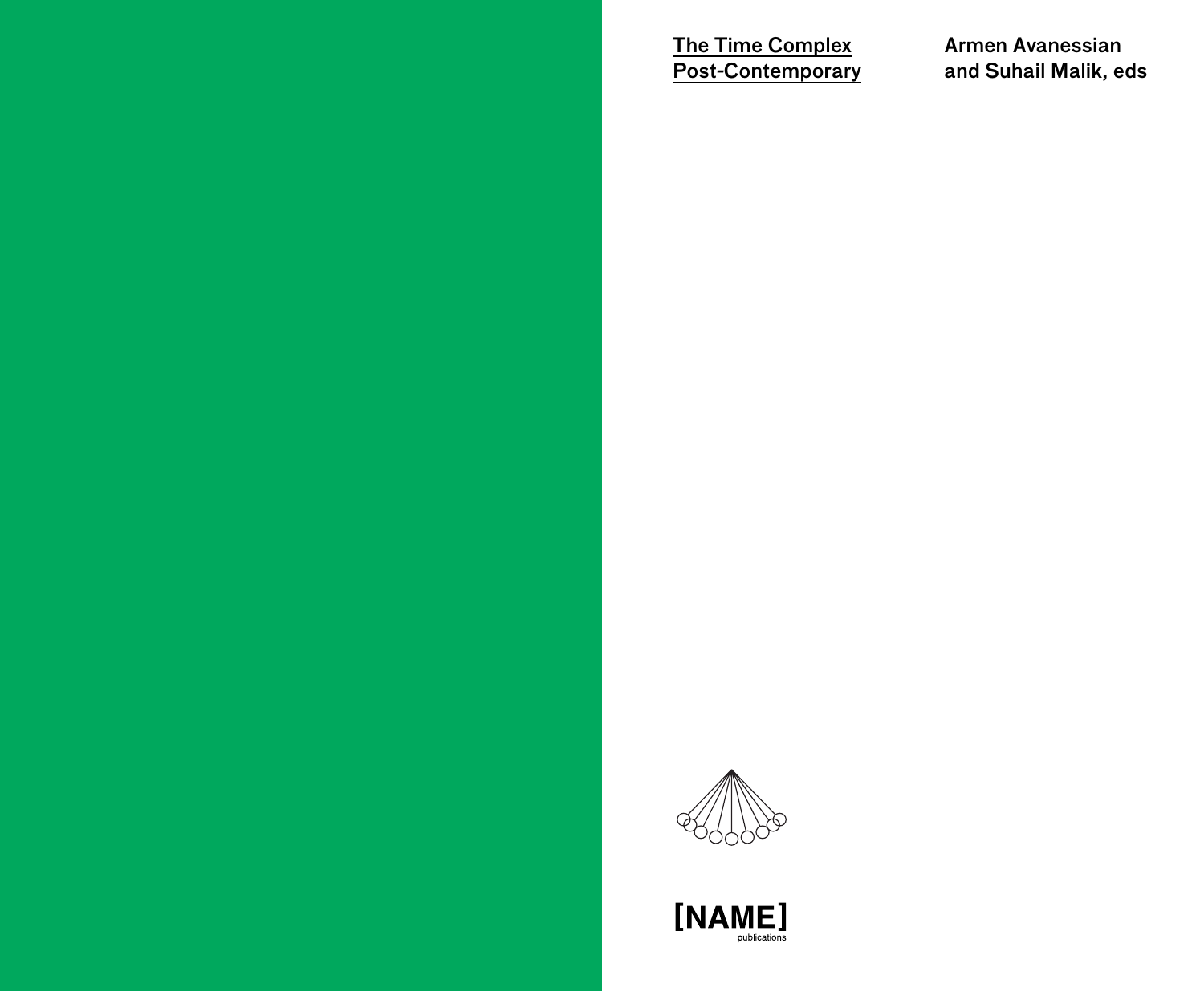The Speculative Time Complex —Armen Avanessian and Suhail Malik

drawings by Andreas Töpfer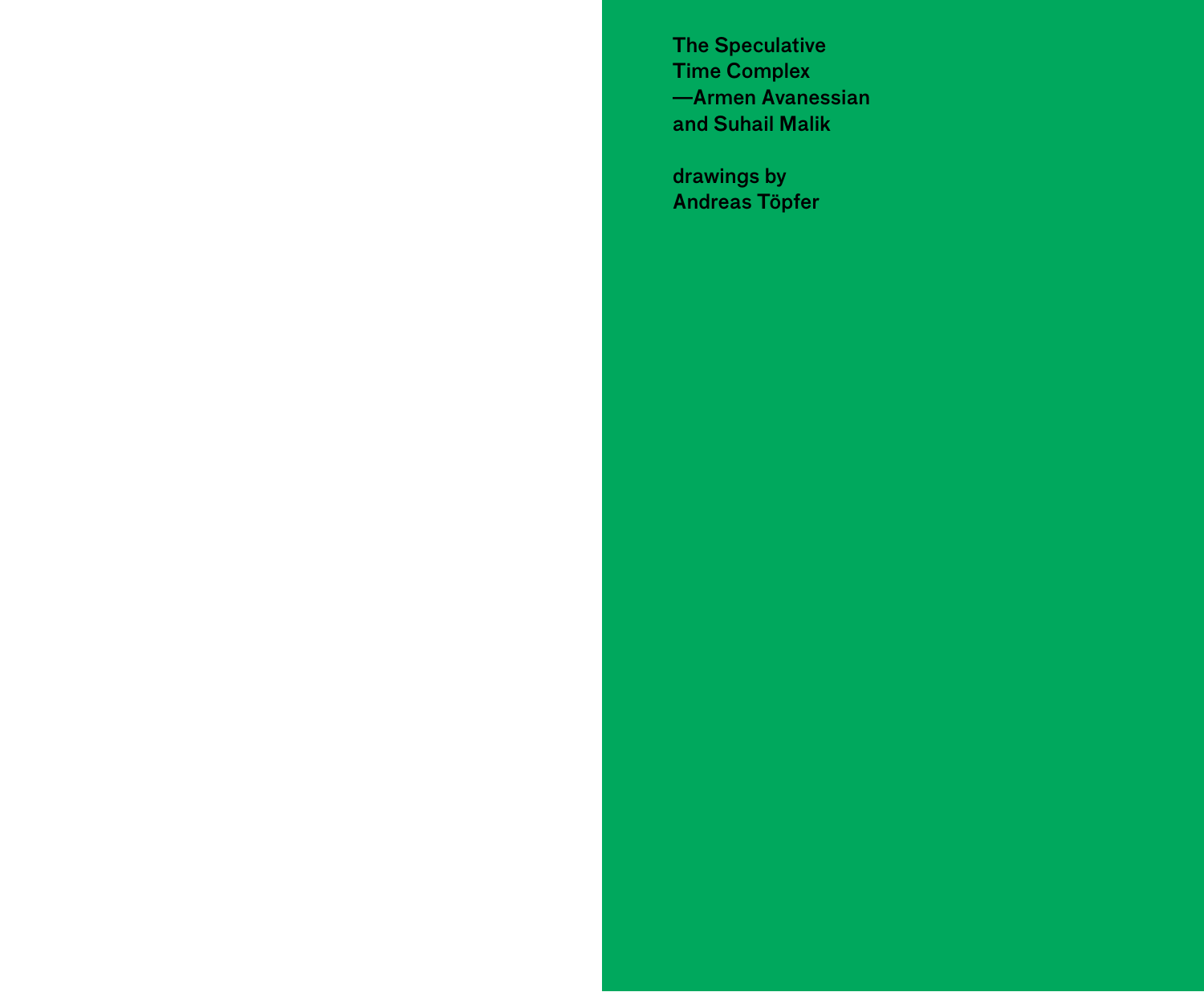#### Armen Avanessian

The basic thesis of the post-contemporary is that time is changing. We are not just living in a new time or accelerated time, but time itself—the direction of time—has changed. We no longer have a linear time, in the sense of the past being followed by the present and then the future. It's rather the other way around: the future happens before the present, time arrives from the future. If people have the impression that time is out of joint, or that time doesn't make sense anymore, or it isn't as it used to be, then the reason is, I think, that they have—or we all have—problems getting used to living in such a speculative time or within a speculative temporality.

#### Suhail Malik

Yes, and the main reason for the speculative reorganization of time is the complexity and scale of social organization today. If the leading conditions of complex societies are systems, infrastructures and networks rather than individual human agents, human experience loses its primacy, as do the semantics and politics based on it. Correspondingly, the present as the primary category of human experience—in its biological sentience at least—which has been the basis for both the understanding of time and of what time is (or, at least, what it is presumed to be), also loses its priority in favor of what we could call a time-complex.<sup>1</sup> One theoretical ramification of the deprioritization of the present we can mention straightaway, but will need to return to later, is that it is no longer necessary to explain the movement of the past and the future on the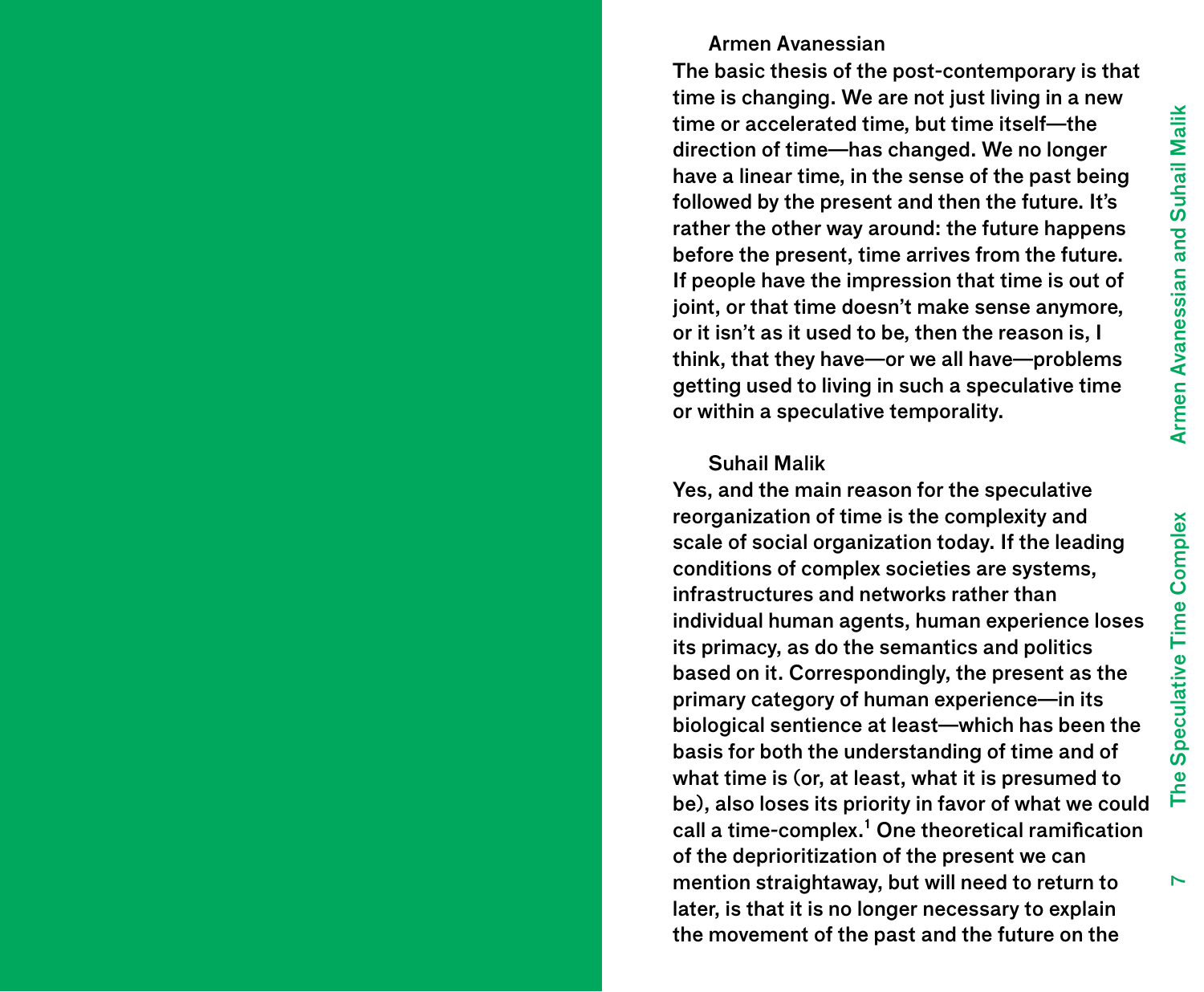$<sup>1</sup>$  The time-complex</sup> is specific to the structures of integrated sociotechnical and psychic mnemic systems of individuation proposed by Bernard Stiegler. See for example Technics and Time, 2: Disorientation, trans. Stephen Barker (Stanford, CA: Stanford University Press, 2008) and Symbolic Misery Volume 1: The **Hyperindustrial** Epoch, trans. Barnaby Norman (Oxford: Polity,

2014). But the speculative timecomplex is distinct to Stiegler's thesis in that (i) it comprises a speculative constitution of time rather than memory and human temporalization, and (ii) the speculative time-complex is here affirmed against Stiegler's appeal to rescuing an aestheticallyconstituted experience of individuation despite complexifying sociotechnical configurations.

basis of the present. We are instead in a situation where human experience is only a part of—or even subordinated to—more complex formations constructed historically and with a view to what can be obtained in the future. The past and the future are equally important in the organization of the system and this overshadows the present as the leading configuration of time.

Complex societies—which means morethan-human societies at scales of sociotechnical

 $\infty$ organization that surpass phenomenological determination—are those in which the past, the



present, and the future enter into an economy where maybe none of these modes is primary, or where the future replaces the present as the lead structuring aspect of time. This is not absolutely new, of course: for a long time political economy and social processes have been practically dealing with the subordination of the human to the social and technical organization of complex societies. Equally, under the heading of Speculative Realism, philosophy too has recently been trying to reset the notion of speculation as the task of finding more-than-human forms of knowledge by establishing the conditions within conceptual thought of knowledge of what is beyond human experience. That project is certainly attached to the conditions of the time-complex but is also distinct to it—

The Speculative Time Complex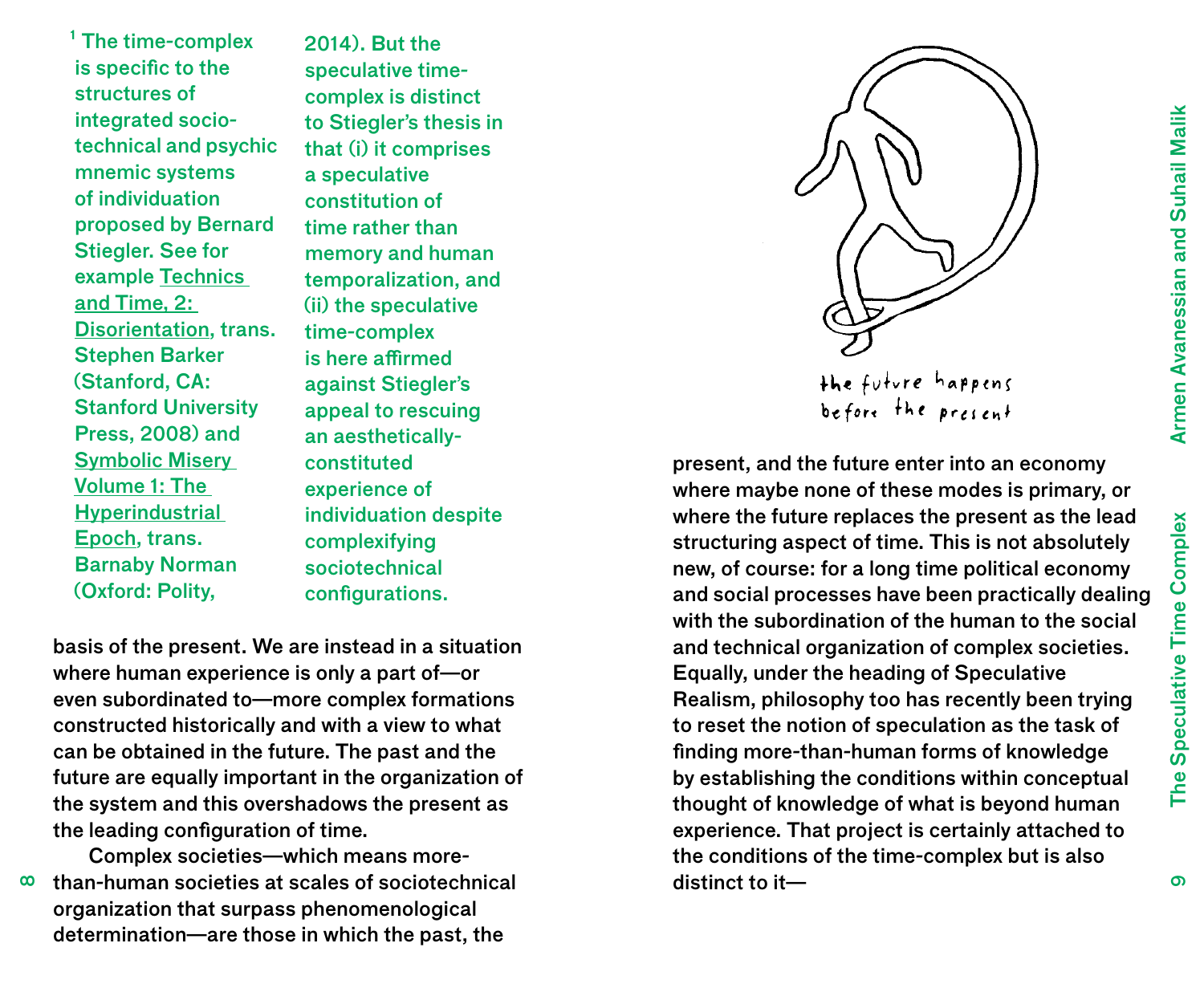## AA

And to some concrete examples of the speculative time-complex that we know from everyday experience or from daily news. These are phenomena that usually start with the prefix "pre," like preemptive strikes, preemptive policing, the preemptive personality—

## **SM**

Could you outline these phenomena?

# AA

What has been called preemptive personality or personalization is how you get a certain package or information about what you might want that you haven't explicitly asked for from a commercial service.<sup>2</sup> We know a version of this from Amazon:

² Rob Horning, "Preemptive personalization," **The New Enquiry** (September 11, 2014), accessed on [http:// thenewinquiry.com/ blogs/marginalutility/preemptivepersonalization/].

its algorithmic procedures give us recommendations for books associated with one's actual choices but the preemptive personality is one step ahead: you get a product that you actually want. The company's algorithms know your desires;

they know your needs even before you become aware of them yourself. It doesn't make sense to say in advance that "I'll send it back" because

 $\Omega$  it is likely that it will be something you will need. I don't think that all this is necessarily bad, but we do have to learn how to deal with it in



problems getting used to living in aspeculative time

a productive or more pro-active manner.

Another thing, often criticized, is the politics of preemptive strikes, which is also a new phenomenon of the 21st century. Brian Massumi and others have written about the kind of recursive truth they produce: you bomb somewhere and then afterwards you will find the enemy you expected.<sup>3</sup> You produce a situation

<sup>3</sup> Brian Massumi. "Potential Politics and the Primacy of Preemption," Theory & Event, 10:2, 2007.

that was initially a speculation. The logic here is recursive and, to reiterate, the strike is not made in order to avoid something, a deterrence before

the enemy strikes. It's also very different to the twentieth century logic of the balance of threats or prevention. Rather, what happens in the present is based on a preemption of the future, and of course this is also linked to what has been called a tendency towards premediation in the media.

Another everyday example of this new speculative temporality discussed a lot nowadays is preemptive policing. You have it in science

11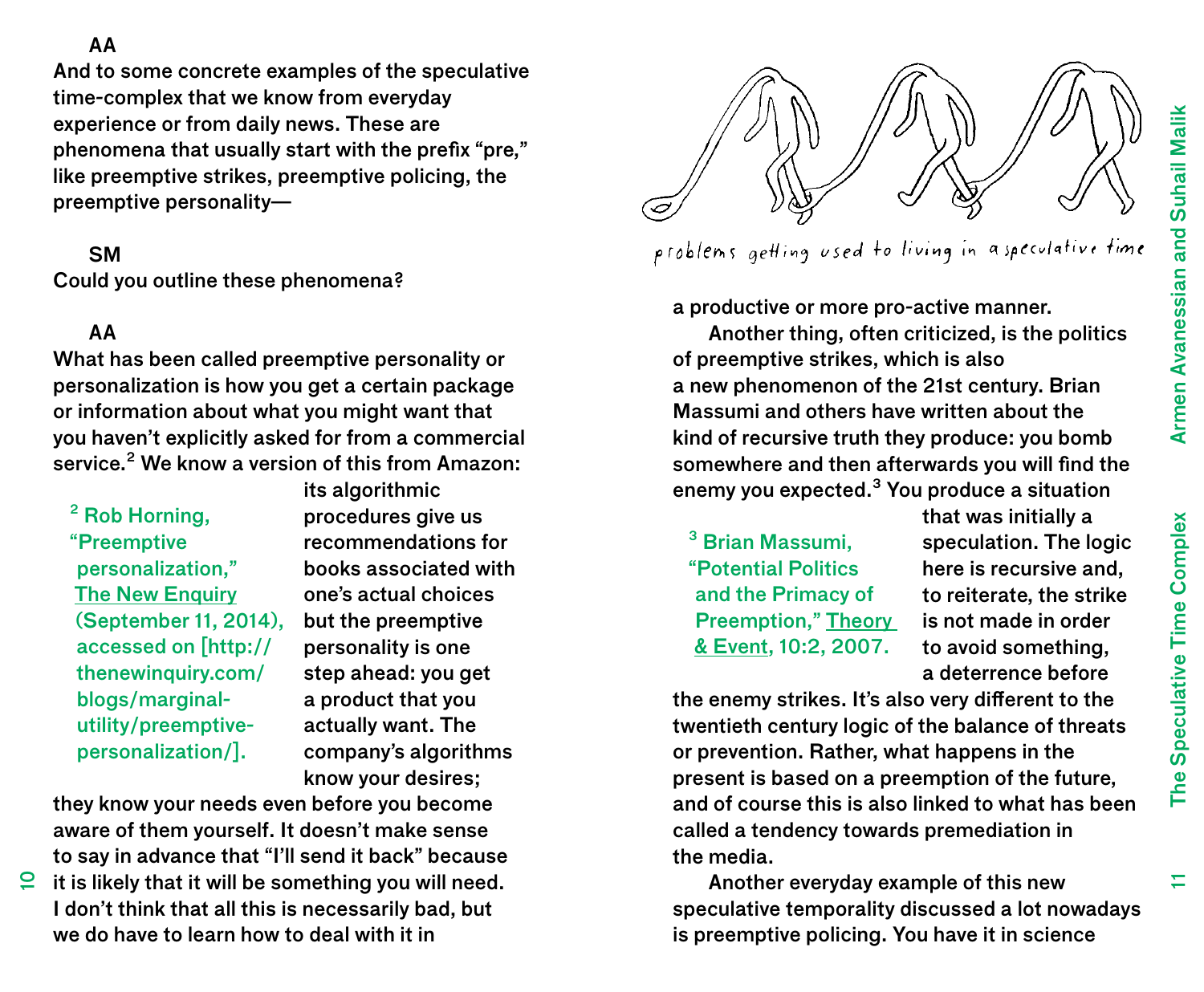$\bar{\omega}$ 



fiction, notably with the "PreCrime" and precog detection of Philip K. Dick's Minority Report (and the Spielberg film based on it). Versions of this are adopted more and more in policing today. This has to be distinguished from other current surveillance strategies; for example, CCTV is more of an older idea of watching what people are doing or documenting what they have done, to reinforce exclusion mechanisms. The question today, if one puts it in chronological terms, seems to be more along the lines: what kind of policing is needed to apprehend people even before they do something, with what they will do—as if the future-position promises more power, which creates a futureparanoia? This is less a surveillance directed to the exclusion of people than one that deals with people inside the social space, with the value they produce. How can they be observed and how to extract value from their activities? There is of course a hugely important biopolitical factor in this regulation of the population, especially with regards to medicine and insurance.

#### **SM**

Along with "pre-," what's advanced by the timecomplex is also a condition of the "post," the current ubiquity of which characterizes where we are at now, and which is maybe added to with the contention of the post-contemporary. Everything now seems to be "post-" something else, which indexes that our understanding of what is happening now has some relation to but is also disconnected to historically given conditions.… While the "pre-" indexes a kind of anticipatory deduction of the future that is acting in the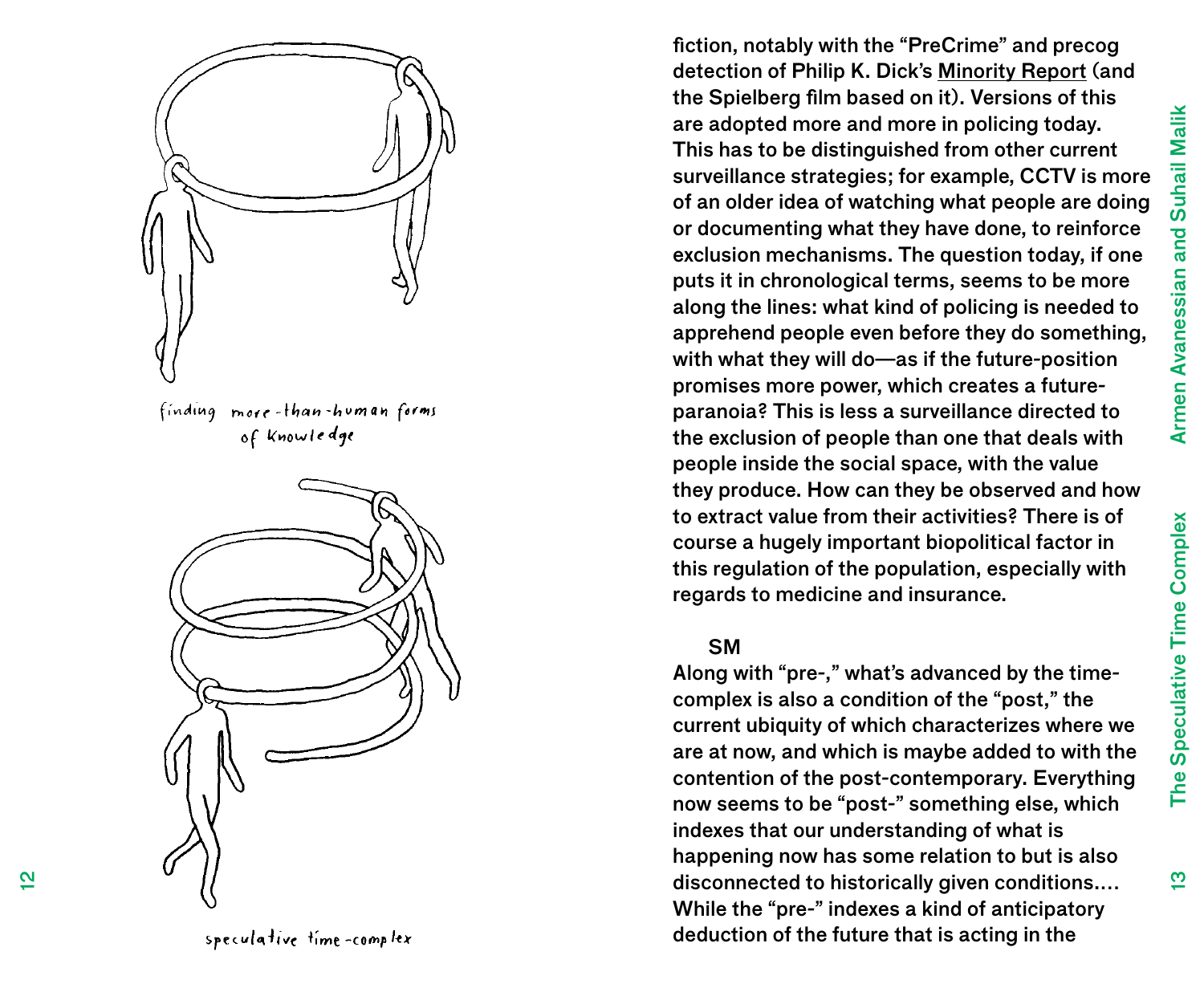present—so that future is already working within the now, again indicating how the present isn't the primary category but is understood to be organized by the future—what the "post-" marks is how what's happening now is in relationship to what has happened but is no longer. We are the future of something else. The "post-" is also a mark of the deprioritization of the present.

If we are post-contemporary, or postpostmodern, post-internet, or post-whatever if we are now post-everything—it is because historically-given semantics don't quite work anymore. So, in a way, the present itself is a speculative relationship to a past that we have already exceeded. If the speculative is a name for the relationship to the future, the "post-" is a way in which we recognize the present itself to be speculative in relationship to the past. We are in a future that has surpassed the conditions and the terms of the past.

Combined, the present is not just the realization of the speculative future (the "pre-") but also a future of the past that we are already exceeding. As many contributors to this issue propose, we don't quite have the bearings or the stability or the conventions that the past offers to us (the "post-").

## AA

4

That's the important thing, that the change of the present, the shaping of the present is not

necessarily determined by the past. The present can no longer primarily be deduced from the past nor is it an act of a pure decisionism, but

it's shaped by the future. For me, that's the key problem and the key indication that the logic of the contemporary with its fixation on the present—you called it the human fixation on experience—that this presentism has difficulties or even completely fails in dealing with the logic of being constituted by the future.

I think that's partly the reason for all the critical reasoning and questioning of contemporaneity in recent years that happened parallel to the so-called speculative turn. Unfortunately, speculation is often discussed as just a logical or philosophical issue but not in its unique time aspect. But obviously we are also still looking for the right philosophical or speculative concepts for this post-contemporary (or pastcontemporary) condition or time-complex.

15

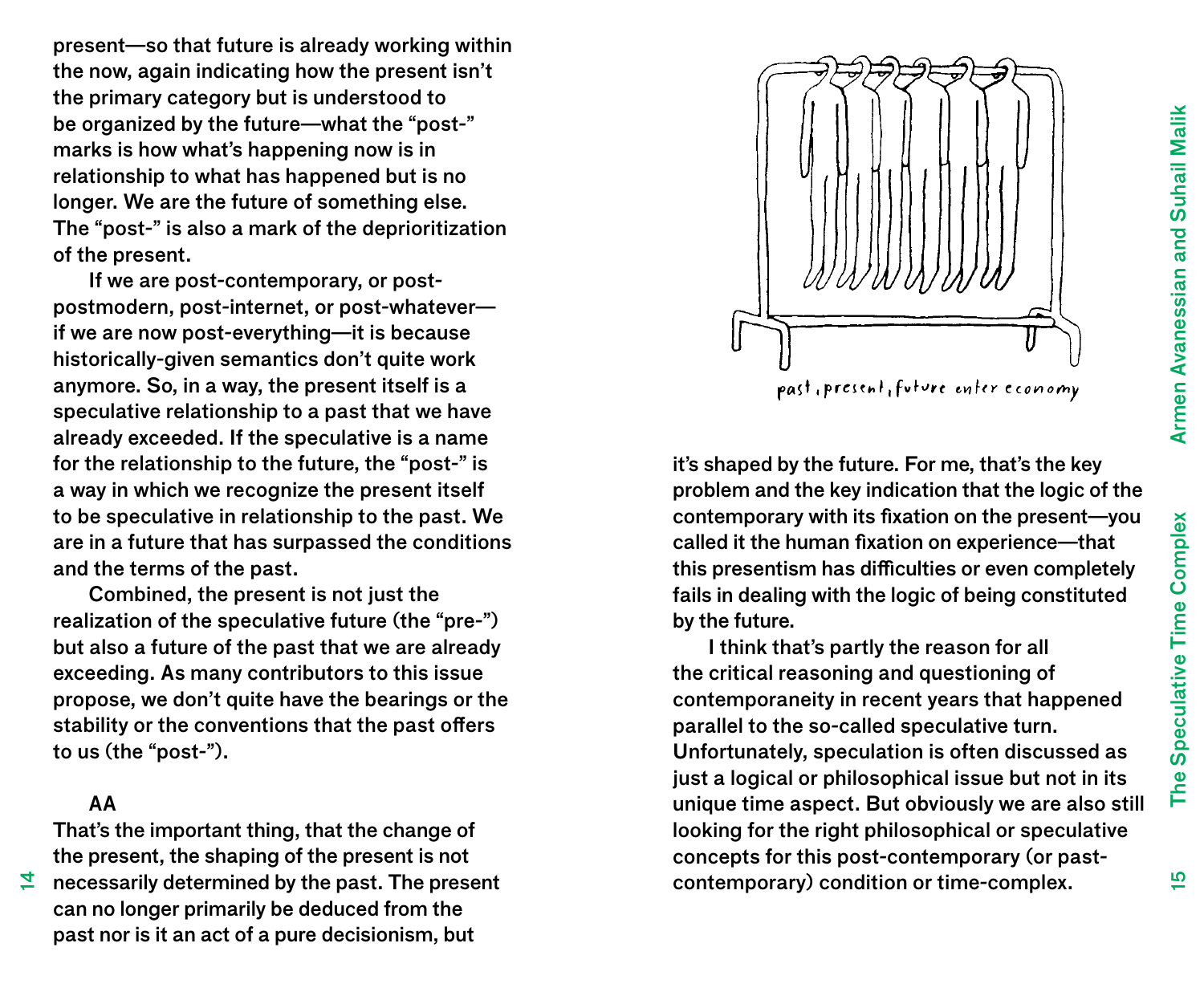**SM** 

Yes, as much as we are each indebted in different ways to speculative realism, and shared the move away from the poststructuralist or latetwentieth century models of philosophy that we both come from, nonetheless speculative realism has mostly argued for an intra-philosophical or conceptual notion of speculation, which is to think of the outside of thought and the experience of thought. The interest of the post-contemporary is to understand and operationalize the present from outside of itself. I don't know at this point if that is also outside of thought. But, in any case, the timecomplex can be thought, with "speculation" taken primarily as a time-historical speculation, like futurity, rather than an exteriority to experience or an exteriority of thought. This brings us much closer to current business and technical operations rather than the conceptual demands of speculative realism.

> Operationalizing the Speculative Time-Complex

## SM

 $\tilde{\mathbf{6}}$ 

One instructive manifestation of the operationalized speculative time complex is derivatives. Of course, derivatives are now key to speculative finance, and they are "speculative" in that they use the unknown future price of an

asset and the risks involved therein to draw profits against a present price. As Elena Esposito clearly shows, with derivatives the uncertainties of the



past and future equally important in the organization of the system

future are used to construct prices in the present and this scrambles the standard time structure of past-present-future. The derivative is a clear example of how profits are not extracted on the basis of production or from fixed capital like equipment, plant and construction, all of which depend upon the history of investment, nor from variable capital like labor or wages. These belong to traditional industrial models of accumulation, in which a factory is built, workers are employed and paid, materials are used at a certain price, a product made or grown, then sold at a higher price than the costs, and profits made. All of which means that the profits are accrued from production that has happened in the past and subsequently exchanged on the market. The exchange of the product is the completion of a sequence that must have already happened. With the derivative model, on the other hand, a price in the future which is yet to happen is anticipated, and it is this future eventuality which is unknown that is operationalized to extract profits—on the basis, to reiterate, of a future that is unknown and unactualized.<sup>4</sup>

17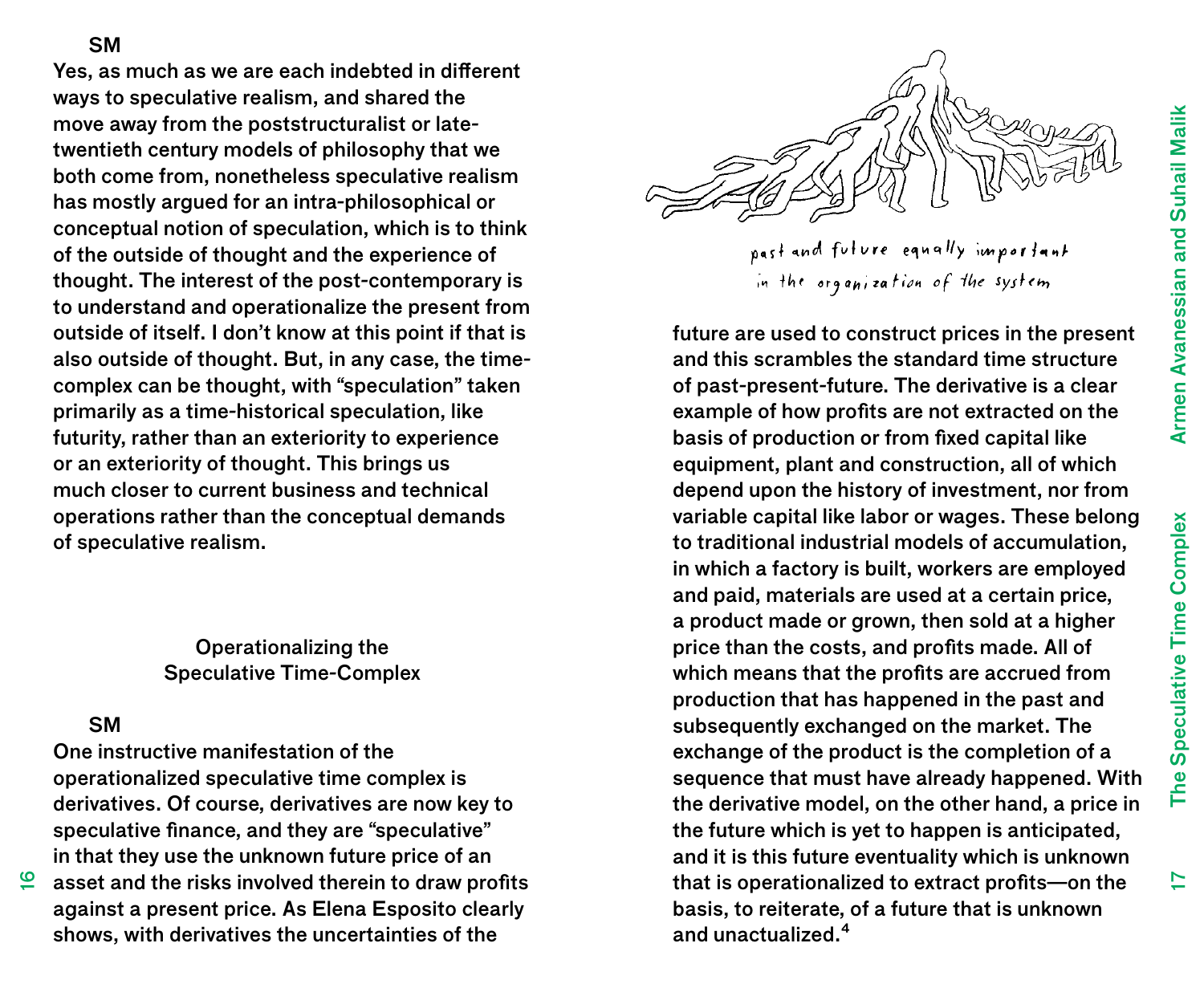$\overline{\mathbf{e}}$ 



<sup>4</sup> For the divergence between productionbased models of price and valuation and those of derivative models, see Suhail Malik, "The Ontology of Finance: Price, Power and the Arkhéderivative," Collapse VIII: Casino Real (Falmouth: Urbanomic, 2014).

<u>ლ</u>

Derivatives are, in Natalia Zuluaga's phrase, a specific kind of future-mining, an extraction from the future in the present, but this mining of the future in the present changes what the present is: the present isn't the one that you started with. The very construction of a speculatively

constituted present—the "pre-"—actively puts the present into a past that it also is, the

"post." There's one version of this configuration that you and others have described through pre-emptive policing, pre-emptive strikes,



pre-emptive personality and so on, which are also anticipated through big data, and the use of algorithms through consumer information. But it also differs from the logic of preemption where, taking the example of a preemptive strike, you eliminate a possible enemy in order to prevent what might have happened—but which also may not. It's rather that your act—price setting in the case of derivatives, but the construction is generalizable—is itself modified because you take this very proximate future into account as a condition of the act that should then be made. The future is acting now to transform the present even before the present has happened. As Esposito argues, it is not only the linear schematic of time that is scrambled, but also the very openness of the present to the future.

But aren't these conditions what you and Anke Henning were also dealing with in your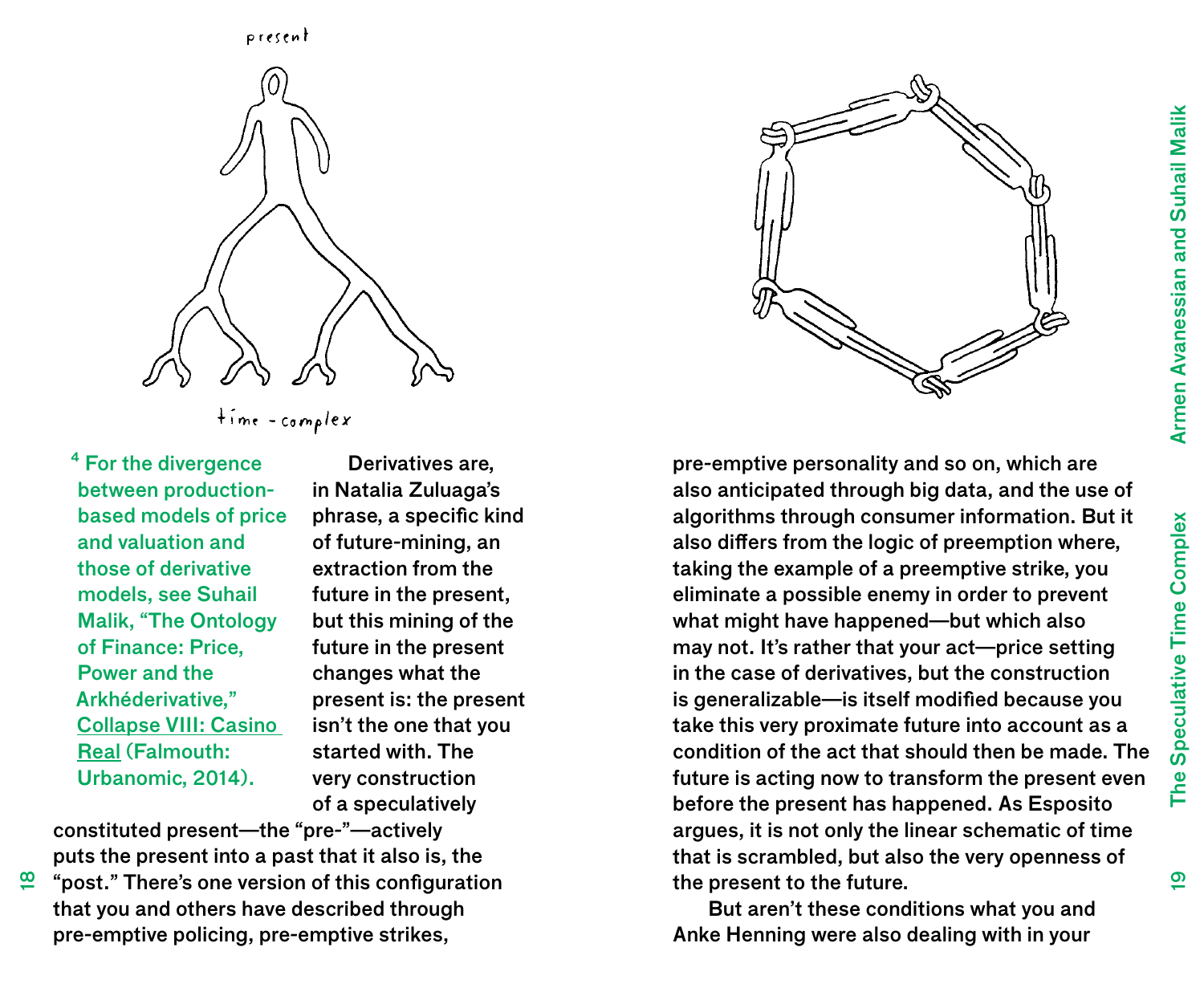

complexity and scale of social organization today



homan experience loses its primacy as do the semantics and politics based on it

Speculative Poetics project, be it more in relation to formal literary and linguistic analysis?<sup>5</sup>

#### AA Anke and I wanted to

You and I also sought to rework that opposition with the essays collected in Genealogies of Speculation, which looks to vindicate a speculative dimension in the philosophy of the last decades.<sup>6</sup> But, in particular, Anke and I explored how

problematize certain initial assumptions, such as the very easy and oversimplified tension between speculative realism and poststructuralism.

⁵ See [http://www. spekulative-poetik. de/programmatikder-reihe/english. htmlhttp://www. spekulative-poetik.de/ programmatik-derreihe/english.html]

⁶ Armen Avanessian and Suhail Malik, Genealogies of Speculation (London: Bloomsbury, 2016).

⁷ Armen Avanessian and Anke Hennig, Present Tense. A Poetic (London: Bloomsbury, 2015).

a prehistory of the current speculative philosophy took up the idea of speculative temporality.

## **SM**

One of the things you and Anke do in Present Tense, which is really important to emphasize here, is to introduce grammar structures within language as a kind of time-complex.<sup>7</sup> Language for you seems to be a cognitive, plastic and manipulable medium of the time-complex.

 $\overline{\mathsf{a}}$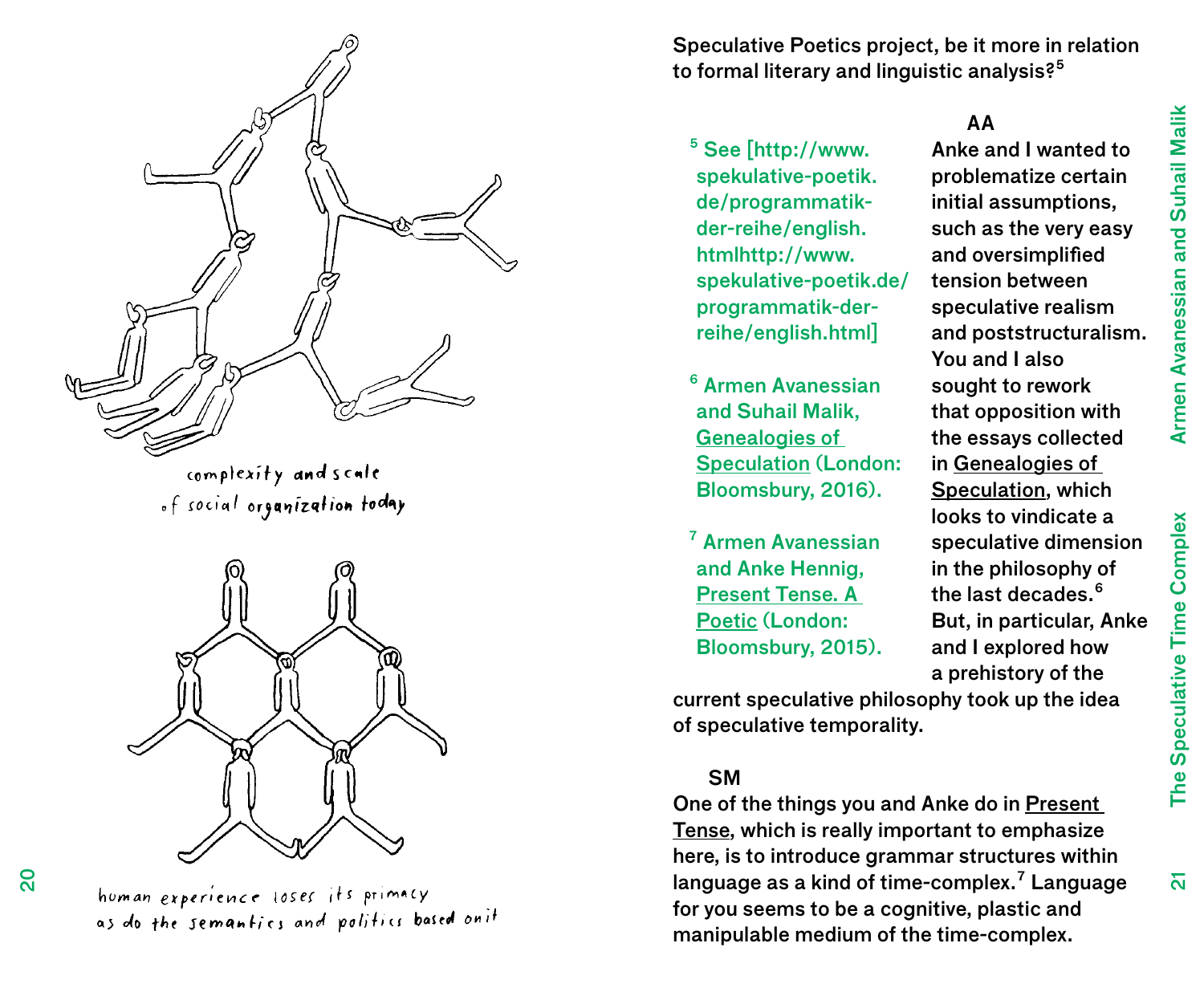

#### AA

Language has one unique and key feature in this regard: a tense system. The tense system is really important to our understanding and construction of time, even more fundamental than the experience of time because it structures that experience—though not in a relativist sense. Most continental philosophies of language or time actually don't deal with what is specific to this system because they don't really focus on the grammar. It's a problem with phenomenology as well as with a lot of deconstructivist and post-structuralist philosophies. What is more instructive than those traditions has been analytic philosophy and non-Saussurean linguistics. For example, John McTaggart and Gustave Guillaume think a lot about sentences like "every past was a future" and "every future will be a past." These basic structural paradoxes—or apparent structural paradoxes—can be tackled via an analysis of grammar. There are some important technical issues here that I had better not go into—



### **SM**

Yes, maybe later. The core point seems to be that formulations like "every past was a future" and "every future will be a past"—

### AA

And so on: every present as well—

## **SM**

That's what I was going to say: what's very relevant about those two formulations, in particular to the identification of the speculative time-complex we are here calling the postcontemporary, is that they articulate a time structuring in which the present drops out. So determinations of time can be established that don't require the present as their basis. The tense structure of language allows for that, formulating the non-necessity of the present as a structuring condition of the tense structure.

# AA

And what struck me as necessary for speculative realism or any kind of speculative philosophy was a better understanding of what I would call a  $\mathbb{S}^3$ 

 $\mathbf{a}$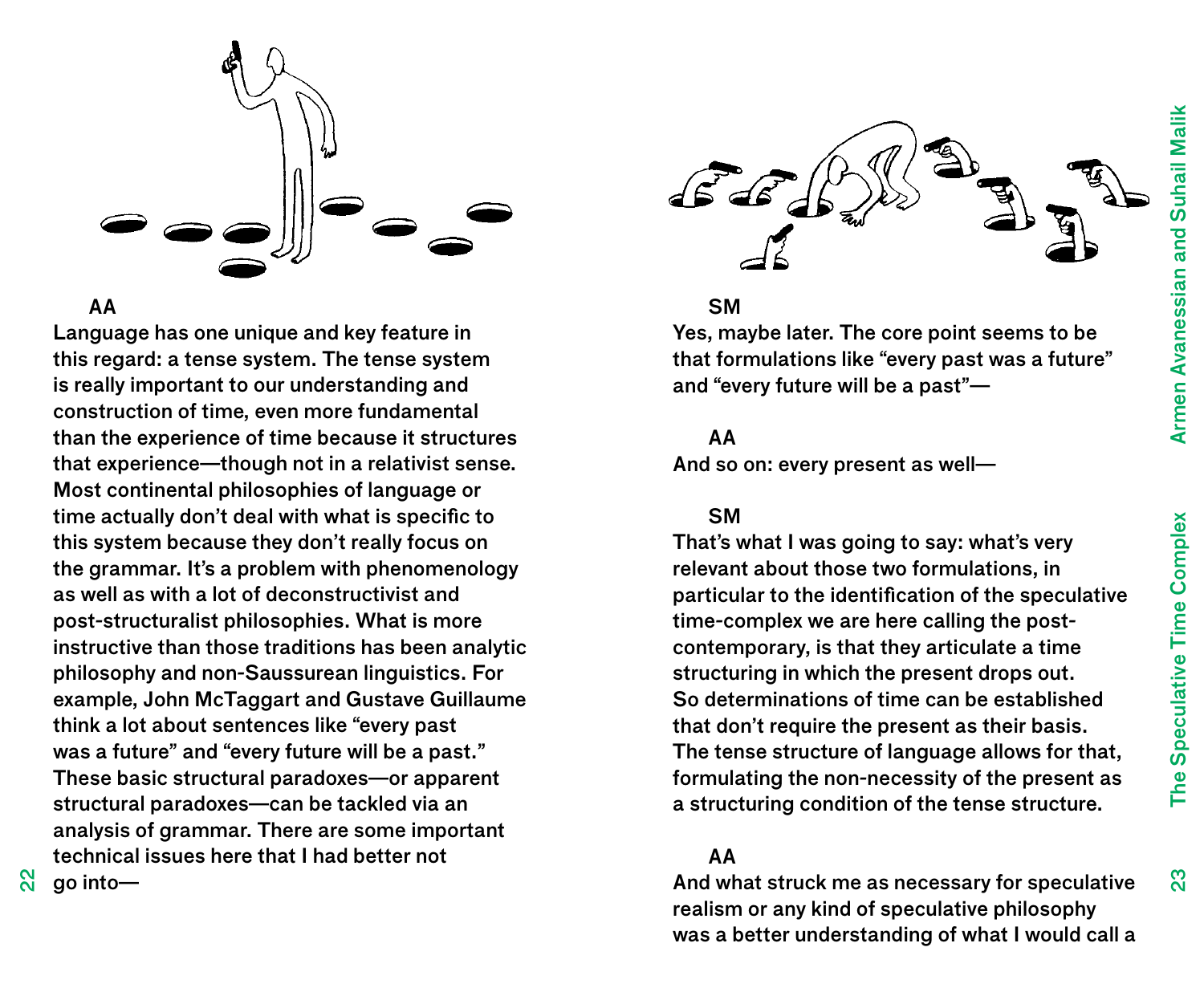speculative and materialist temporality. For Anke and me, this meant understanding time on the basis of the grammatical structures of language language understood as something material and to develop not a time-philosophy but rather a tense-philosophy.

## SM

At the same time, you make the criticism that speculative realism, as we mainly have it, doesn't take ordinary or literary language seriously enough because it consigns it to correlationism meaning, effectively, the dimension of human experience that never leaves itself.

### AA

Yes, but that's their self-misunderstanding.

**SM** 

And why did you call it speculative poetics?

#### AA

Because our work also implies a polemic against aesthetics and the general focus on aisthesis [perception] in modern philosophy; and, to return to your earlier point, also against the primacy of experience.

## **SM**

ম<br>ম

By "constructive," do you mean that tense can be operationalized in order to structure time differently? The sentences formulating that the

past was the future and eclipsing the present are not just descriptive. They also construct time relations within language, especially through



the present is shaped by the future

narrative. Does the same operationalization of tense happen outside of human languages, for example through the derivative structures we mentioned?

## AA

The point is rather that "experience" of time and the construction of something like chronological time are only effects of grammar, not a representation of the direction of time or of what time really is. It's the tenses in language that create an ontology of chronological time for us, and we live this time as the illusion of having a biography.

### SM

Isn't this limitation of consecutive ordering what the speculative time-complex surpasses? What we have with the speculative time-complex is that the future, which includes the future we don't know, gets included within the current reckoning, and the present is becoming disconnected from the past. The dismantling of the linear ordering and the primacy of the present equalizes past, present and future.

25<br>26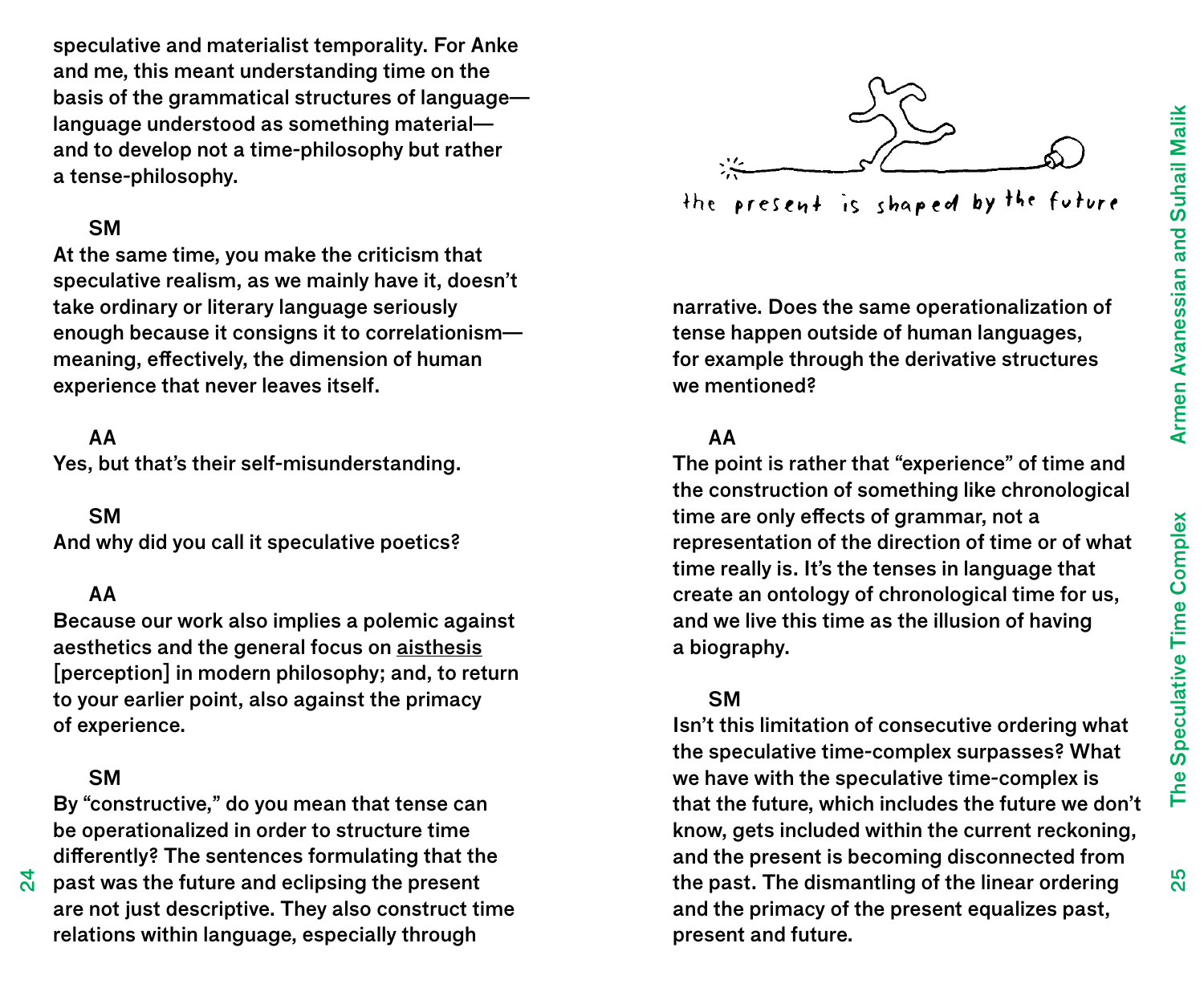

what happens in the present<br>is based on a preemption<br>of the foture

# AA

Absolutely. Some of today's fiction and, more precisely, present-tense novels are far more dangerous than traditional narrative in really forcing time out of joint. As the result of 20th century vangardisms, present-tense novels subject readers to a speculative somatics of time. Maybe A.N. Whitehead would call this mode of sentience "feeling." This time does indeed "feel" hallucinogenic, haunting, urging, hyperstitious, horrific, as David Roden shows in his contribution to this issue. In short, one feels time's power coming from the future. In the most radical case this speculative feeling makes you change your life. Becoming on a par with the future you have speculated initiates a metanoia. But this goes very far…. The temporal phenomenon

we were interested in is how all the aesthetic

©<br>೧

understanding of literature doesn't understand that the present tense produces asynchrony.

**SM** Asynchrony?

# AA

That the present is not fully experienceable but is split in itself, and that tense structures can actively operationalize this splitting. It is laden with innumerable past-presents. It presents actual phenomena as post-X phenomena and it desynchronizes time.

## Left and Right Contemporaneity

## **SM**

This comes back to what we were saying earlier: that the future itself becomes part of the present. This could be taken as an extension of the present without a future radically distinct from it. And it often is, with the leftist-critical claim of the loss of futurity under the capitalism of complex societies.<sup>8</sup> That is the fundamental limitation of

<sup>8</sup> For a notable example, see Franco "Bifo" Berardi, After the Future, trans. Arianna Bove et. al. (Edinburgh: AK Press, 2011).

contemporary leftism that Nick Srnicek and Alex Williams have identified, and which they look to countermand with their specific determination of what,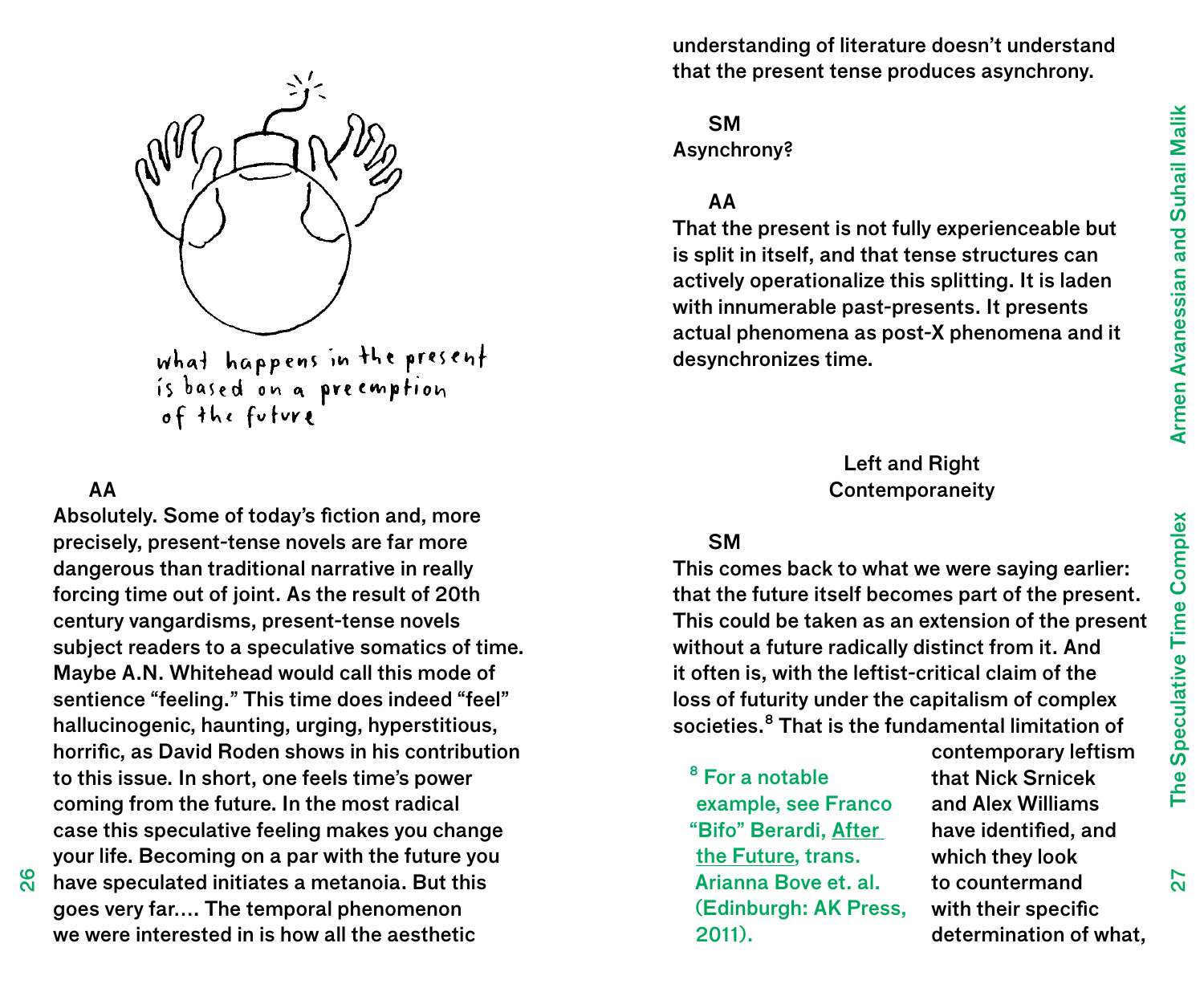in their contribution to this issue, they identify to be "a better future," which provides an active horizon to direct the politics of the present.

## AA

<u>ಇ</u><br>೧

I think we have a slight disagreement on the current state of neoliberalism, which you define as a state-business nexus directed to the concentration of capital and power, which requires and consolidates increasingly autocratic elites. I tend to think that we are already going past this stage. For me and others, neoliberalism is a move toward something one can call financial neofeudalism, in which key columns or foundations of the political economy of capitalism—like a safe nation-state, a governed population and a market regulating itself, or other basic economic assumptions like economic recovery or growth leading to more jobs or higher profits leading to greater competition instead of monopolies or oligopolies etc.—have started to disappear, and we are now in a fundamental financial and social crisis, with increasing depth of inequality.

But instead of debating whether we are at a new financial feudalism or just another stage in capitalism, let's instead focus here on the basic hypothesis we are jointly proposing: given the social, technological, and political transformations since the 1960s and 70s that we've already mentioned, and which are also embodied in contemporary art and in

literature with the emergence and consolidation of the present tense novel in the period since, we live in a new, speculative time structure.



algorithmic procedures give us recommendations  $(nmaxon)$ 

the preemptive personality: algorithms know your desires before you know them

There have been basically two responses to this transformation. On the one side, there is a right-wing or reactionary countermanding, looking toward the past as a kind of counterbalance against the negative aspects that everyone observes and feels: the frustrations, disadvantages and mistakes of neoliberal financial neofeudalism. The other standard response to the speculative time structure is the left or critical one, which is also the prevalent one in contemporary art. The focus here is not the past as a place of semantic security but instead on the present as a site or condition of resistance against the change to a speculative time.

Yet, for all the contentions between leftcritical and right-reactionary responses to the emergence of the neoliberal mobilization of the speculative time-complex, both are just playing in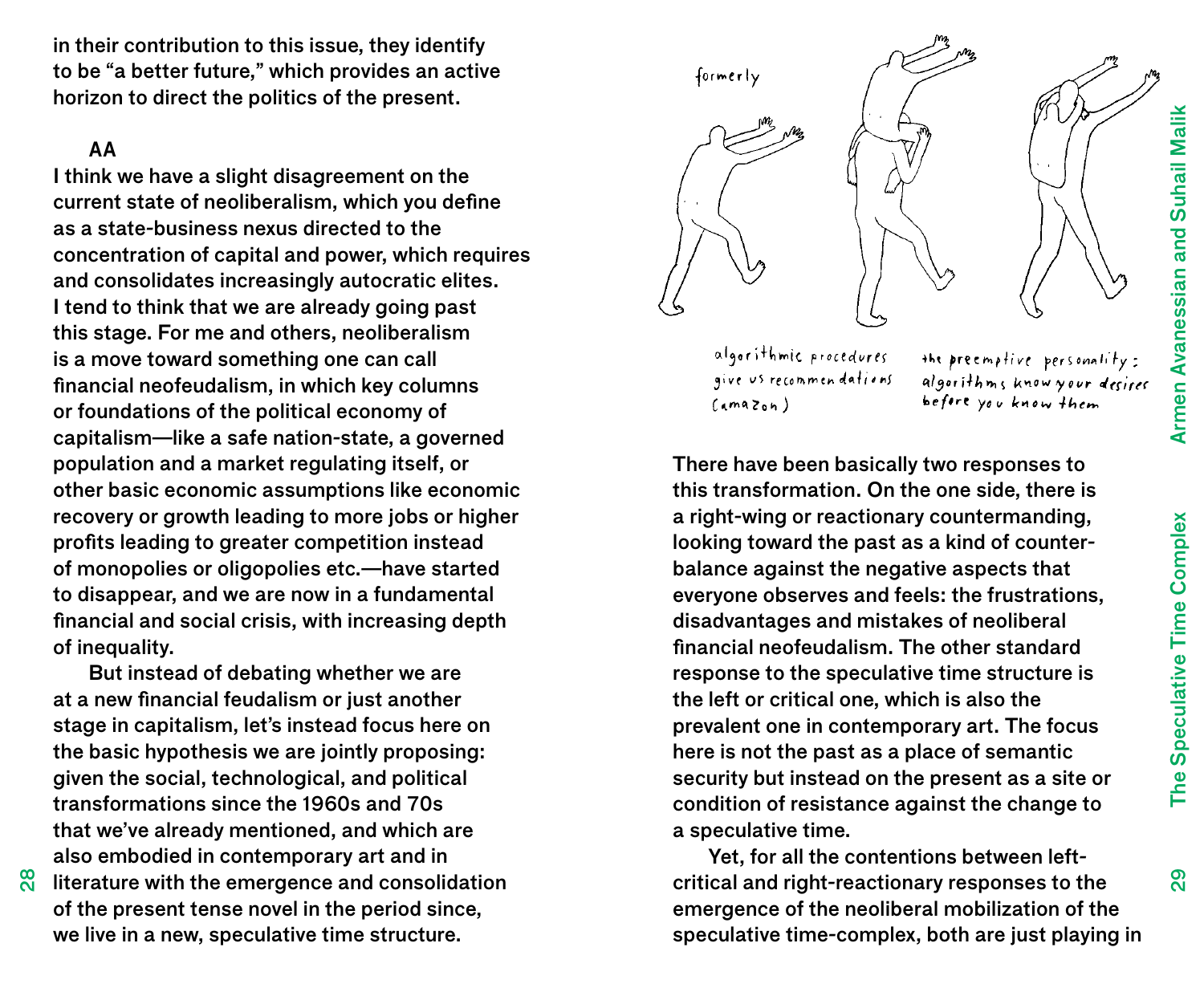$\overline{5}$ 



the preemptive personality is one step onhead



you get a product that you actually want

different ways into the hands of this new formation of neoliberal capitalism, or financial feudalism. It's perhaps more obvious with the right-wing reactionary tendencies, which in no way disrupt but rather reinforce power structures that enabled the new social, economic, political formation. However, with left-critical reactions too, there is a kind of suffocation, to the extent that most people have the feeling of not being able to gain traction in the present, to change something, and to have something like a future worthy of its name. Contemporary art is both a symptom and surrogate of that futurelessness, with its constant celebration of experience: aesthetic experience, criticality, presentness and so on.

#### **SM**

That is an instructive formulation of typical left and right reactions, and typical defensive moves around the emergence of the speculative timecomplex and the loss of bearings that it institutes in relationship to both the past and the future. Though there are many ways of understanding or setting up a relationship to the speculative time-complex, what the right does is to simplify it, to reduce it as a complex, and to recenter it on the present as the dominant moment on the basis of tradition. The right has always done this in modernity: if modernity is a paradigm in which the new happens in the now, what has characterized the right is a defense against the emergence of the new as the basis for actions, social organizations, aesthetics, meaning and so on. The authority of past conditions is invoked as a stabilization mechanism for modernization.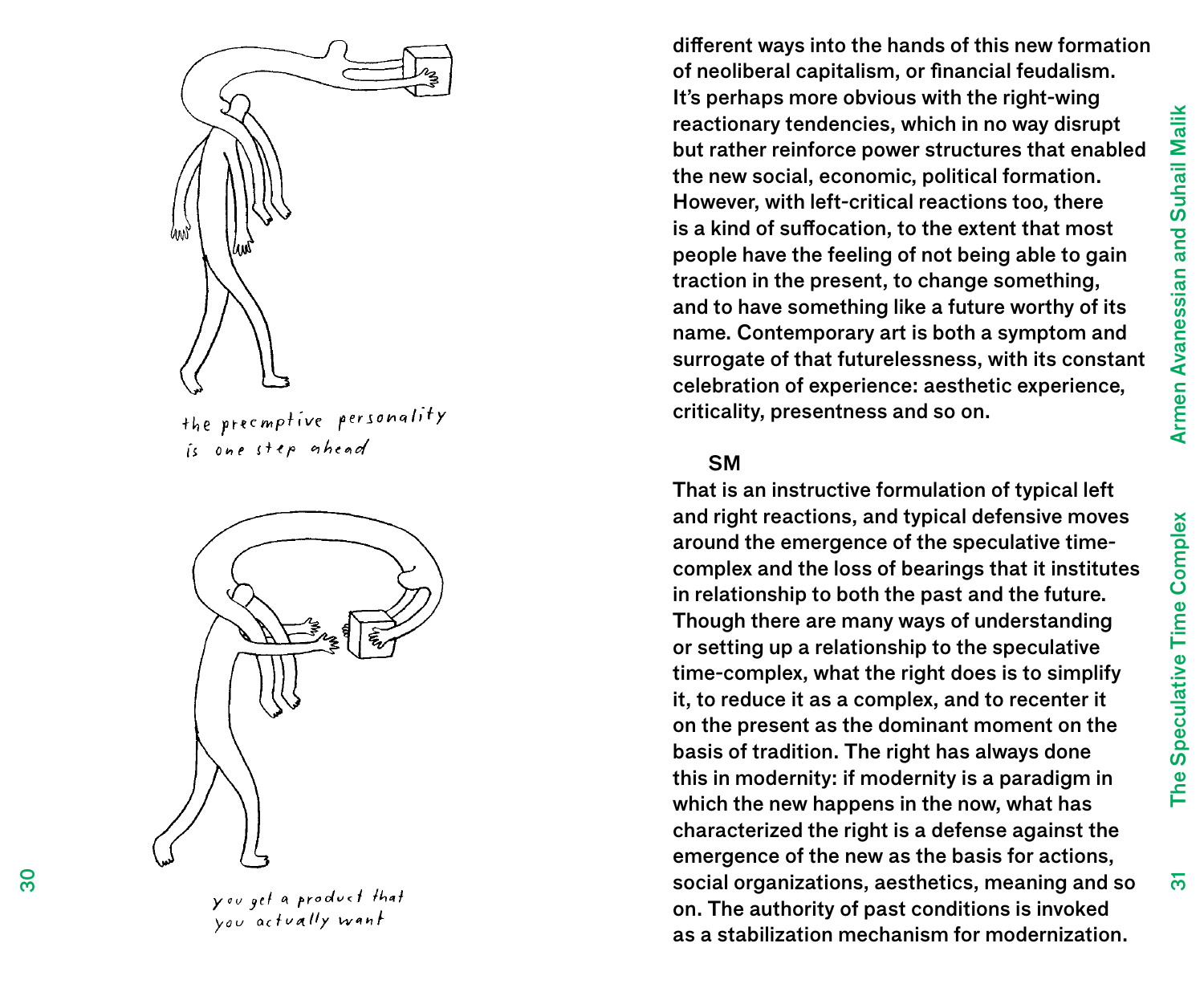33

The Speculative Time Complex



To be clear: the right is not necessarily against modernization but stabilizes its disruptive effects by calling on what are then necessarily conservative or reactive historical formations. And faced with operationalized speculative timecomplex of neoliberal capitalism, the right can in a way carry on doing what it has always done without necessarily recognizing that what it is reacting against is no longer the modern but a new condition.

The Rightism of neoliberalism makes sense on this basis: even though I disagree with the adequacy of the phrase "financial neofeudalism" to describe what is happening in capitalism now, it nonetheless serves to capture the increasing autocracy that goes along with the neoliberal restructuring. The political question then is

how that autocratic, post-democratic kind of power is to be legitimized. The right is very useful just here because what they endorse, essentially, is the authority of a recognized historical or elite formation that stabilizes semantics and perhaps only semantics—in the newly established conditions.

#### AA

And the left-critical abreaction?

### **SM**

In a way, leftism makes the problem of "the contemporary" more evident because the left in its progressive forms has been attached to modernism. The now in which the new takes place is the fetish for change for the progressive left, exemplified by its revolutionary ideals and clichés. The left's abreaction to the speculative timecomplex is to retrench the present as the venue or the site for thinking about and confronting the reconstitution of social and time organization, and semantic reorganization too. Instead of seeing the future as condition of the present, the present is instead taken to extend out indefinitely and cancel out the radically different future (the revolution, notably).

But the speculative present as we are identifying it is, by contrast to this leftist melancholy, the entrenchment of the future and the past which folds into the present, in a way that certainly deprioritizes it and maybe even makes it drop out—as in the phrases demonstrating tense structures we discussed earlier. The past was the future, and the future will be the past.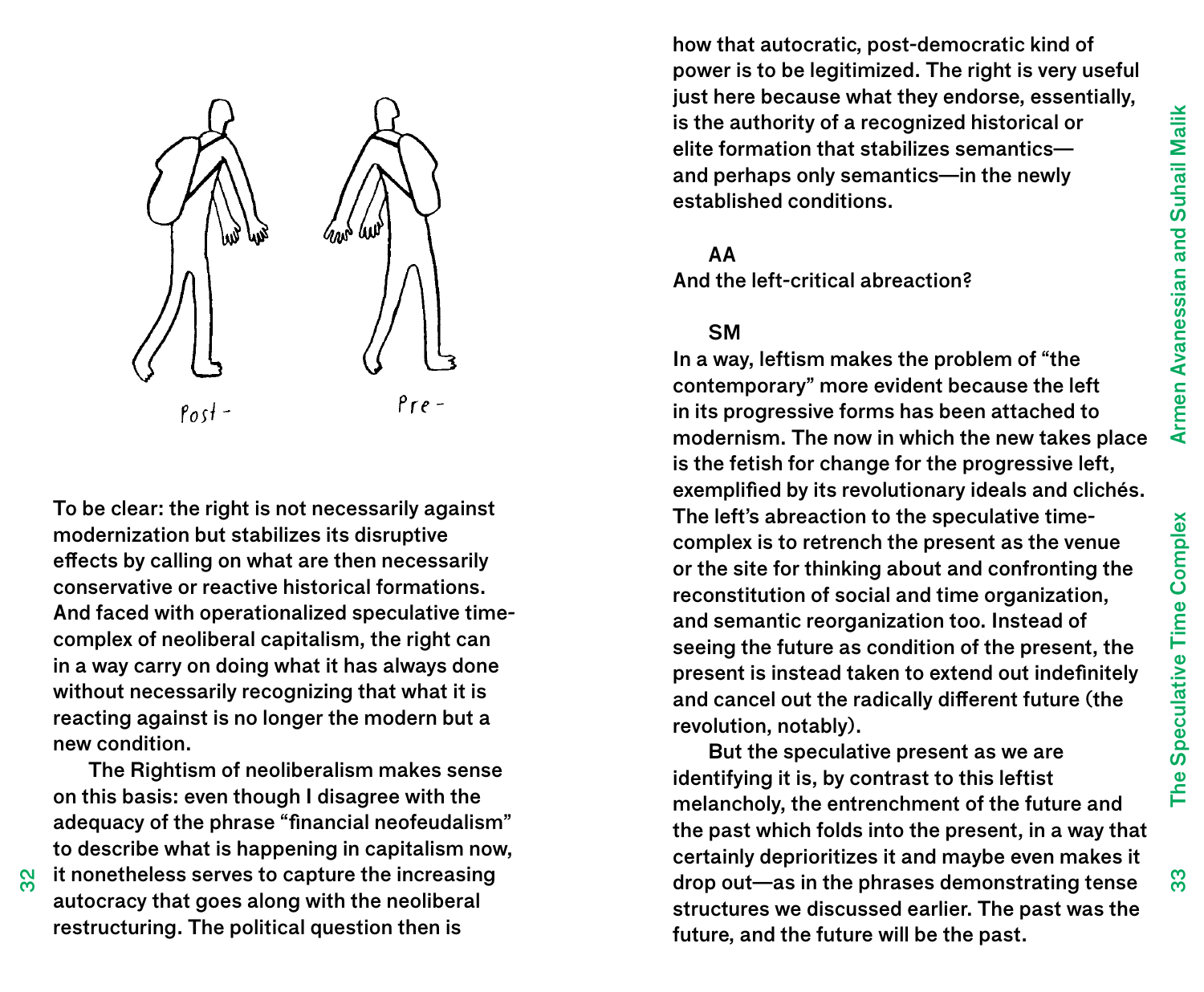## AA

There is no critical interruption from the present in this speculative present.

## **SM**

No, it's constructed by the uncertainties of the future and the absence of the past.

### AA

That's why the left-critical thinking of the event or the emptiness or openness of the present of contemporaneity—is still vestigially modernist. And, as Laboria Cuboniks remark in their contribution from several different angles, it's not adequate to the tasks and conditions of the twenty-first century.

## SM

34

What the left sees in the speculative complexification of time is an extension of the present rather than its thinning out by the forcing of the future or the disestablishment of the past. Historical, futural, anticipatory relationships are maintained with an emphatic insistence on the presentness of action, aesthetics or experience. This is an insistence on "the contemporary." It is still premised on the present as the primary tense. And what happens with the emphasis on contemporaneity is a determination of the present as indefinitely extended. The contemporary is a time form that saturates both the past and the future, a metastable condition.

A leftism still attached to modernism won't have traction on the speculative present, even if that leftism is more attentive to the time-complex

than the right because it's not trying to restore a past (though its revolutionary wing does seem largely interested in restoring a historical semantics, while its social-democratic wing now maintains an interest in failed market solutions). Even if it's accepted that the left is more open to modernity than the right (which is questionable outside of the left's self-reinforcing phantasm), it holds that the present extends into both the past and into the future, which supposedly destroys the future as a future. And, as Esposito remarks in her contribution to this issue, it doesn't see that what it is actually involved with is the future now. That today is tomorrow, as you put it in an-other occasion.

#### AA

It was "Tomorrow Today."<sup>9</sup>

<sup>9</sup> See [https:// viennabusinessagency.at/creative-industries/ curated-by-vienna/ about-curated-byvienna/concept/].

#### **SM**

Exactly. That title indexes how the speculative present is in a pre-post formation, or post-contemporary. The present now is not the time in which the

decisions are made or the basis for the new, as it was in modernism. The new is happening instead in a transition between a past and a future that is not a unidirectional flux, but a speculative construction in or from the directions of past and present at once.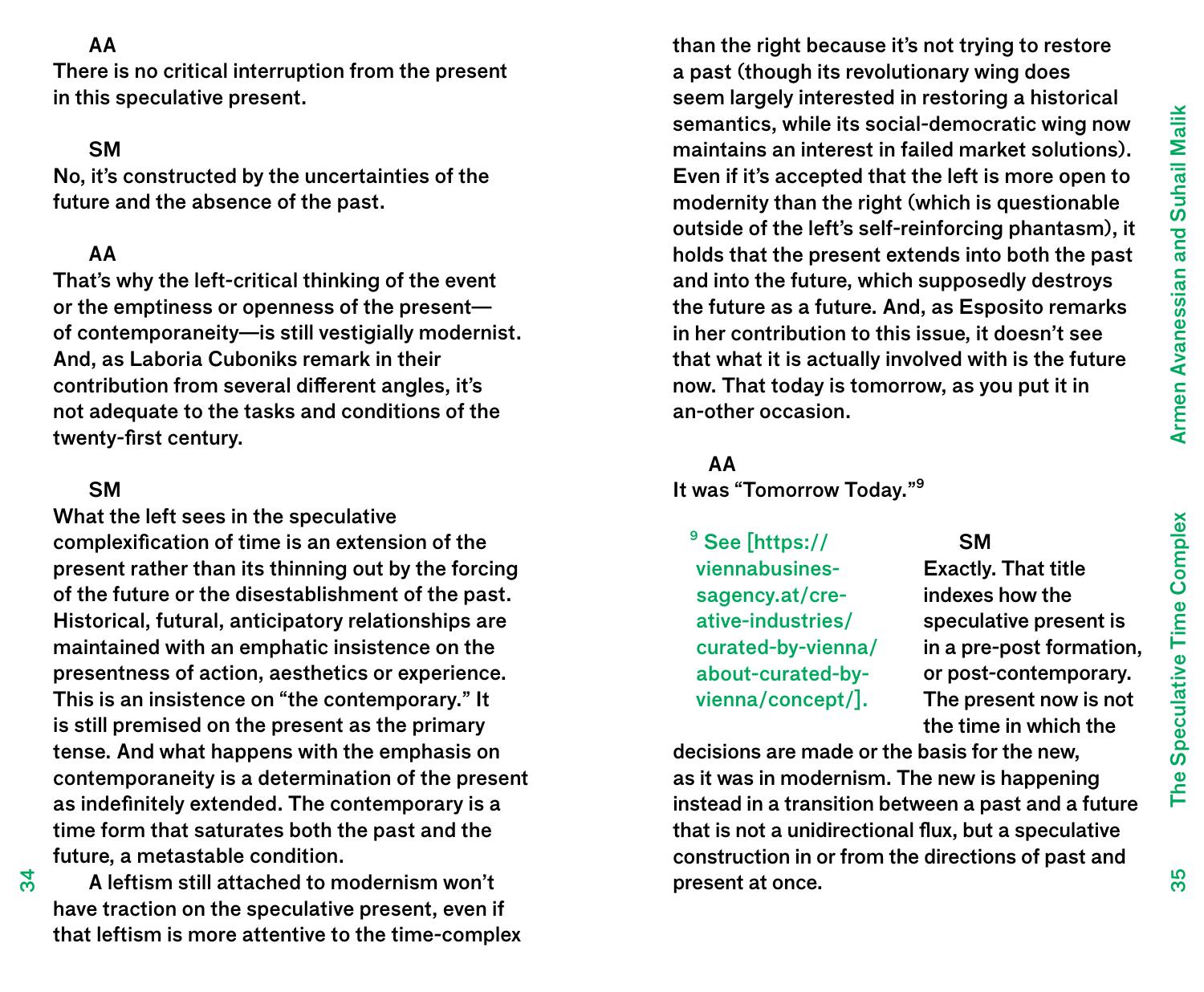AA

The whole idea of what in German is called Zeitgenossenschaft—the contemporary, more literally, "comrade of time"—is problematic because it far too often signifies the wish to change the present completely with an insistence on the present. The contemporaneity of Zeitgenossenschaft indicates the idea of having traction in the present by getting closer to it, and that is no longer adequate to the task. It is simply the wrong way to think. What is needed instead is neither Gegenwartsgenossenschaft comradeship of the present, nor Vergangenheitsgenossenschaft—comradeship of the past, but rather a Zeitgenossenschaft from the future (die Zukunft), a kind of Zukunftsgenossenschaft. We need to become comrades with and of the future and approach the present from that direction.

> An Aesthetics of Everything: Contemporary Art Contra Futurity

# **SM**

**დ** 

Under the guise of the contemporary the modernist left has a kind of melancholia for a future that it cancels to preserve its received premise: the present. The past and the future are taken as modifications of the present.

The advantage for left-criticality is that the contemporary can then accommodate, dissimilate, colonize all of time in its own terms.



we are now post-everything (in the age of wire)

This is really evident in contemporary art, which becomes a kind of last word in art. It cancels even its own futurity if not the future in general for the sake of its own critical accomplishments, which are of course capturemechanisms demonstrating contemporary art's accomplishment.

## AA

Contemporary art is a good example also because it has not been just a victim of the recent economic and political reordering of neoliberalism, but has really helped build the matrix of that reorganization by implementing its logic on all levels from a left-critical angle. Specifically, it has stressed the dominance of the present or the past as condition for action, and also, as we said before, individuated experience as the main benefit of that reorganization. It takes

37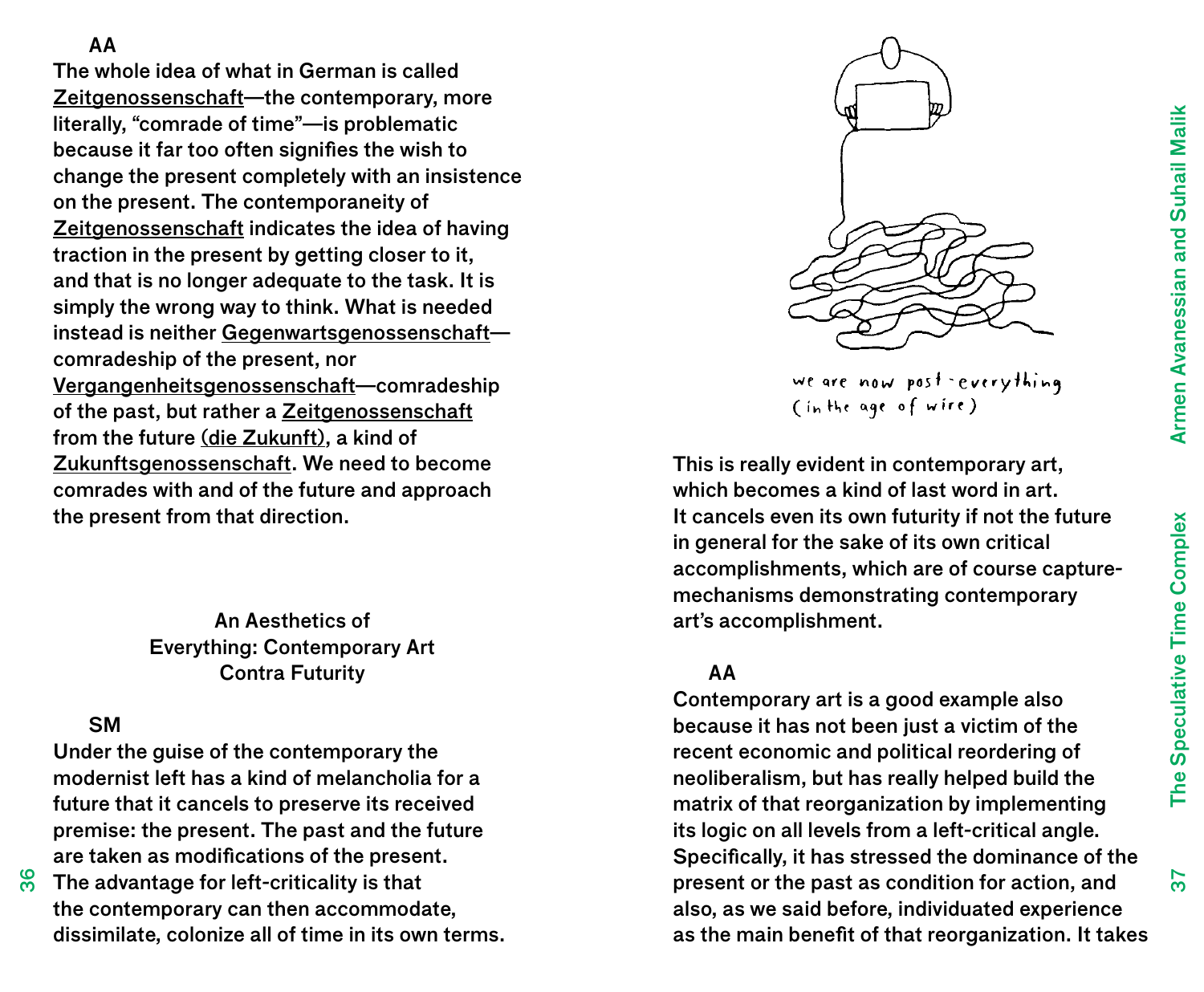the lead in a general aestheticization at all levels: personal/individual creativity, originality etc.; environment and cities as spaces of creativity and "disruptive" entrepreneurialism; the conflation of production and consumption with the prosumer, whose "natural" habitat is, precisely, the smart city itself turned into a kind-of continual biennial event. All of this goes back to the fetishization of presentness and of the aesthetic experience of everyday life at the expense of its reconstruction, which would be the task of poiesis or a poetics.

## SM

Via the continued enrichment of experience through an aesthetic encounter, contemporary art also draws attention to specifics and particulars at the cost of systemic understanding. Victoria Ivanova draws attention to this operational logic in her contribution to this issue, linking it to the human rights regime as a kind-of counterpart in global ordering that constructs the relation between universality and particulars after the so-called "end of history."

Let's be clear that this is not a condition of stasis: contemporary art is integrated into neoliberalism's enrichment of experience for its elite beneficiaries, and those thereabouts, in a way that promotes change and revision. This is part of the complexity of the speculative present of neoliberal capitalist development: it looks like a personal good, an enrichment of experiment by aestheticization, by promoting change while maintaining a certain stability—



# AA

An aesthetic experience not just of art, but of everything.

### **SM**

Yes, the aestheticization of experience, or experience as an aesthetic. That is also a generalization of ethics too: the appreciation of differences without political demand, a kind of superliberal—

#### AA

De-politicization…

## SM

A depoliticization because it's a de-systematization. Such an aesthetic/ethical appreciation is a repudiation—indirectly made, as a kind of background condition—against making systemic determinations. The latter are held to be too complex to be apprehended or reworked, impossible or just wrong-headed because totalitarian. What we are obliged to be restricted to are instead only the singularities of what is and of experiences. That is certainly the injunction of

38

The Speculative Time Complex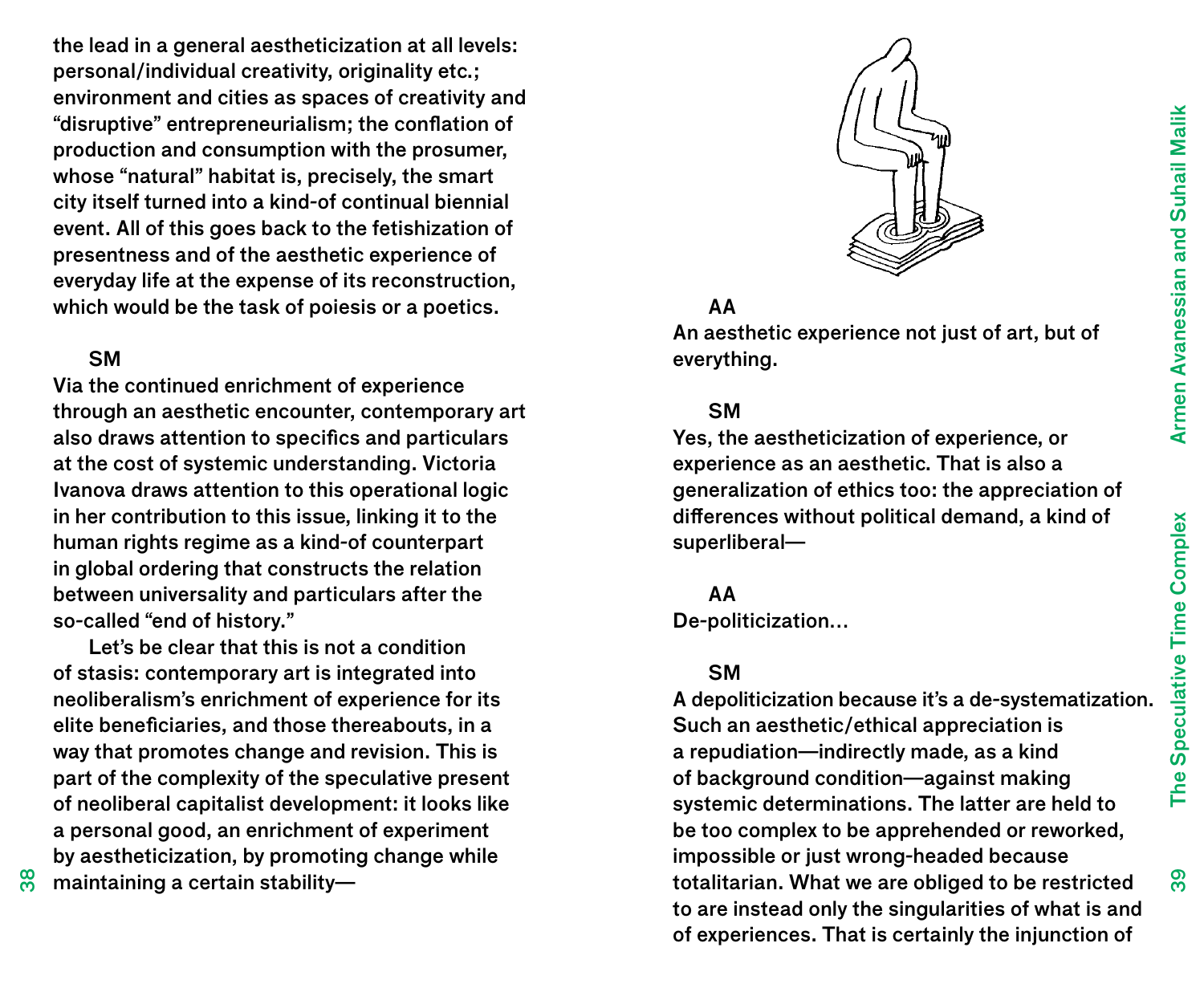

the present is  $s$ plit in itself



present tense novels are<br>forcing time out of joint

contemporary art, operating via each artwork and its social norms. And to that extent it is a minor but paradigmatic model for a neoliberal sociality, as Ivanova remarks.

The way in which contemporary art becomes a plaything for big power in neoliberalism, despite many of art's critical content claims against that model of domination, this convergence makes coherent sense on this basis. But what needs to be emphasized here is that rather than just remaining at the level of the conflation of varieties of anarcho-leftism in contemporary art's critical claims with the rightist interests of increasingly concentrated capital and power, the two can be seen to have common interests in flattening out or simplifying the speculative time complex, as reactive detemporalizations of the speculative present.

What is necessary against these and other such reactions is to have strategies and praxes and that means theories—to gain traction in the speculative present. And that is what both rightwing conservative strategies and left-critical or aesthetic approaches are utterly incapable of doing. As we've said, both are combined in contemporary art which is then also incapable of doing anything but consolidating this condition, no matter what it claims to do, what it pretends to do, or what its content claims are.

### AA

We agree that we have to think and act within a post-contemporary speculative time-complex. But now the question is: how to differ from

The Speculative Time Complex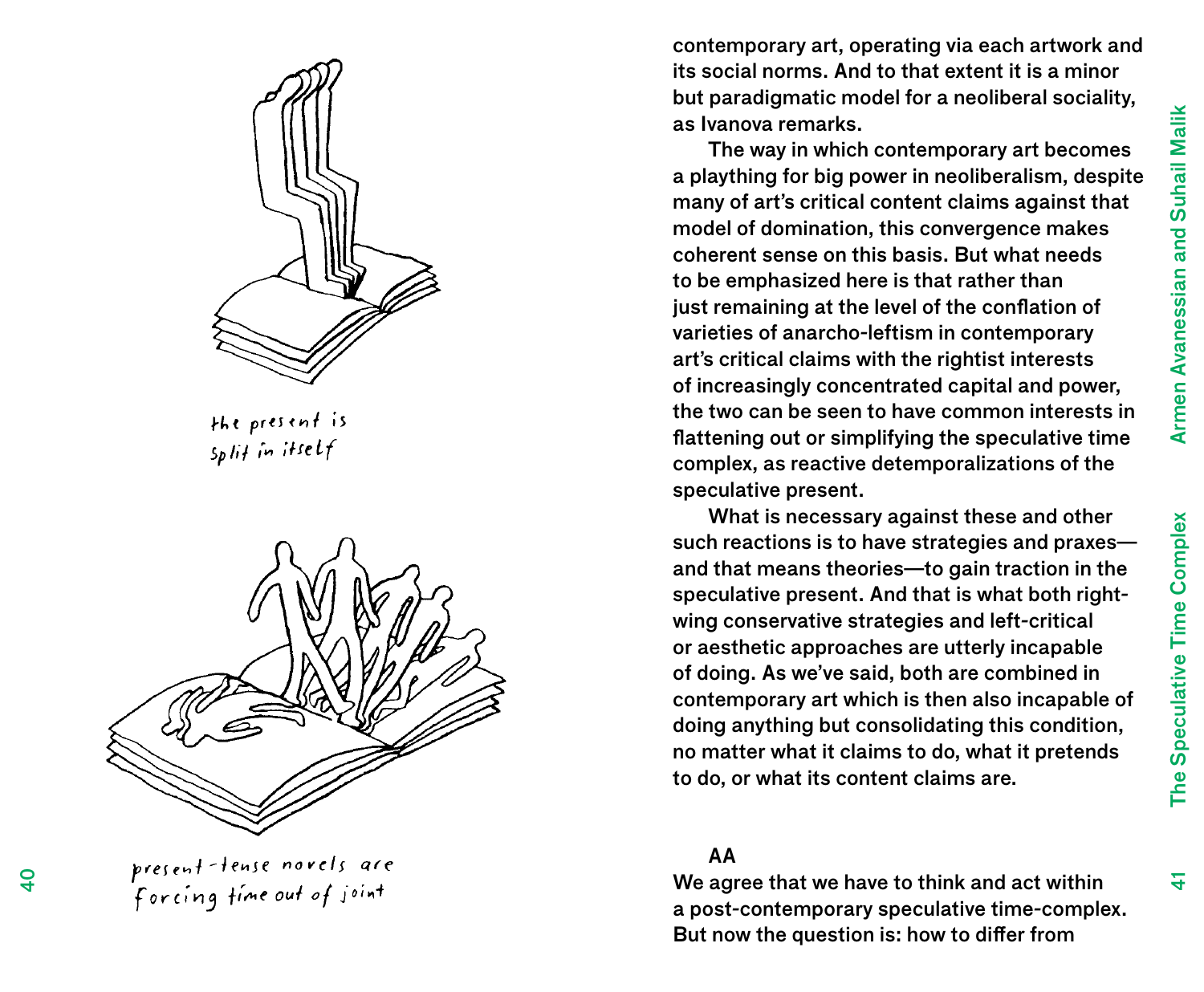the capitalist or financial-feudalistic version of it? How does a speculative theory introduce a difference into the speculative present from its exploitative formation by neoliberalism, however else we might characterize that form of domination? What would be a speculative politics capable of accelerating the time-complex, in the sense of introducing a difference to it?

### SM

That is the fundamental political question, for sure. One further theoretical point might help us understand the difficulties here. Namely, why is our wish to get past contemporaneity not just Jacques Derrida's criticism of the metaphysics of presence? For Derrida, presence is the primary category of western metaphysics, circumscribing not just the main philosophical doctrines in the Western tradition but also correlative prevailing social, political and language formations. And Derrida proposes that the present held to be adequate to itself needs to be dismantled and reconstituted. For him, the task is to deconstruct presence—ontologically, in time, space, and so on. We are contending that that contemporaneity is no less an extended social historical present, presentification. So, in a way, aren't we just doing Derrida again, even though he is a key figure in the critical lineage that needs to be surpassed?

#### AA

ب<br>4

It's not the worst thing to be repeating Derrida to some extent. But with his deconstruction, it's a necessarily ongoing process of the ideology or effect of presentness establishing itself and also



what kind of policing is needed to apprehend people even before they do something?

being deconstructed: Metaphysics needs to be deconstructed and it deconstructs itself all the time, so it's an unending procedure. Unfortunately, this goes down all too well with a tedious modernist aesthetic of the negative, not so far away from the fetishes of Frankfurt School, of the non-identical, or of a "différance" that plays with the opposition between meaning or content, traditionally the bad thing, and subtraction, which is the good thing, as are emptiness and non-readability. And I think that's a very modernist, twentieth-century logic, and also the logic of the contemporary. Contrary to all such attempts, the reworking of the speculative present must admit that meaning is always there anyway, and the constant procedure of changing and subtracting it endorsed by Derrida and the lineage of critique he belongs to is not necessarily something positive.

 $\frac{3}{4}$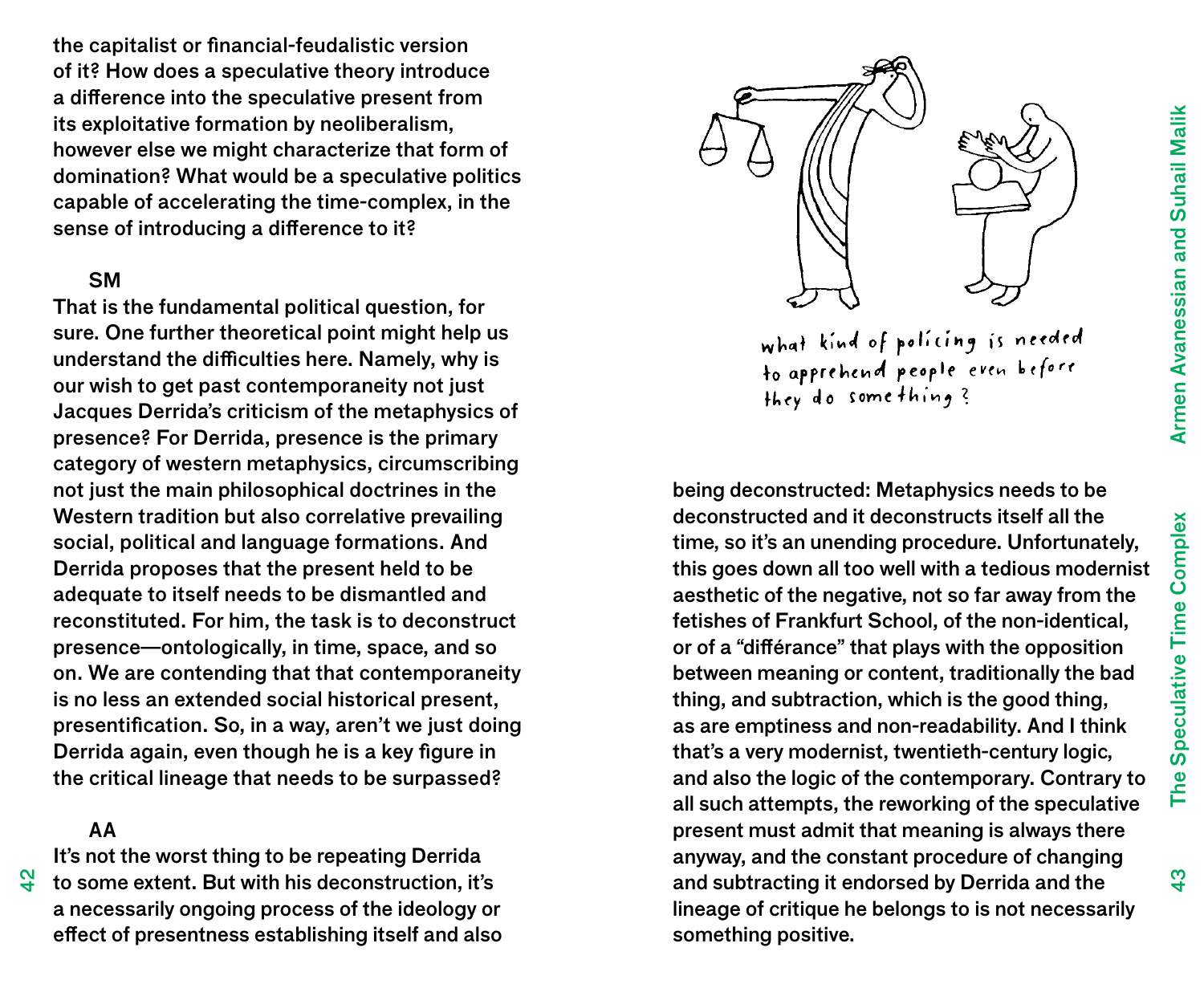

we live in a new,<br>speculative time structure

So, with deconstruction and most other strands of last century's aesthetic philosophy, whatever its other merits are, you end up in an aesthetics that is an ongoing celebration of the gesture of interruption, of emptying out, and so on (just think of some of Badiou's tedious disciples). But with the speculative time-complex we are no longer in that logic of interruption. I don't have a problem with an ontology of time, as long as it gives us another possibility of understanding time than via the present.

# **SM**

4

You are right to say Derrida ends up in an aesthetics. But it is also an ethics, with its emphasis of an always singular and irreconcilable experience of vulnerability. He rails against established meaning.

We should not be afraid of establishing meaning. On the contrary.

# **SM**

AA

Certainly. I don't know if my additional observation is compatible with your response, but it's that the construction of the speculative time-complex is the societal—meaning mainly technical and economic—operation of the deconstruction of presence. That is, the way that semantics or instrumental operations are occasioned in timecomplex societies is precisely the deconstruction of presence and meaning in the way that Derrida affirmed. We are then no longer in a metaphysics of presence because of the speculative timecomplex. Derrida speaks to this somewhat in his discussion of teletechnologies and the displacements of space, locality, and ontology that are involved.<sup>10</sup> But the politically difficult and

<sup>10</sup> Jacques Derrida and Bernard Stiegler, **Echographies** of Television: Filmed Interviews (Cambridge: Polity, 2002).

mostly evaded point in these discussions is that the sought-after deconstruction of time, meaning and so on are actually taking place though processes of capitalization. The "they" of the state-business

nexus effectuate that deconstruction, and they do it better than Derrida. In this light, what "the contemporary" enforces is the retrenchment of presence against its deconstruction by the speculative time-complex. Contemporaneity here includes all the procedures of interruption, Speculative Time Complex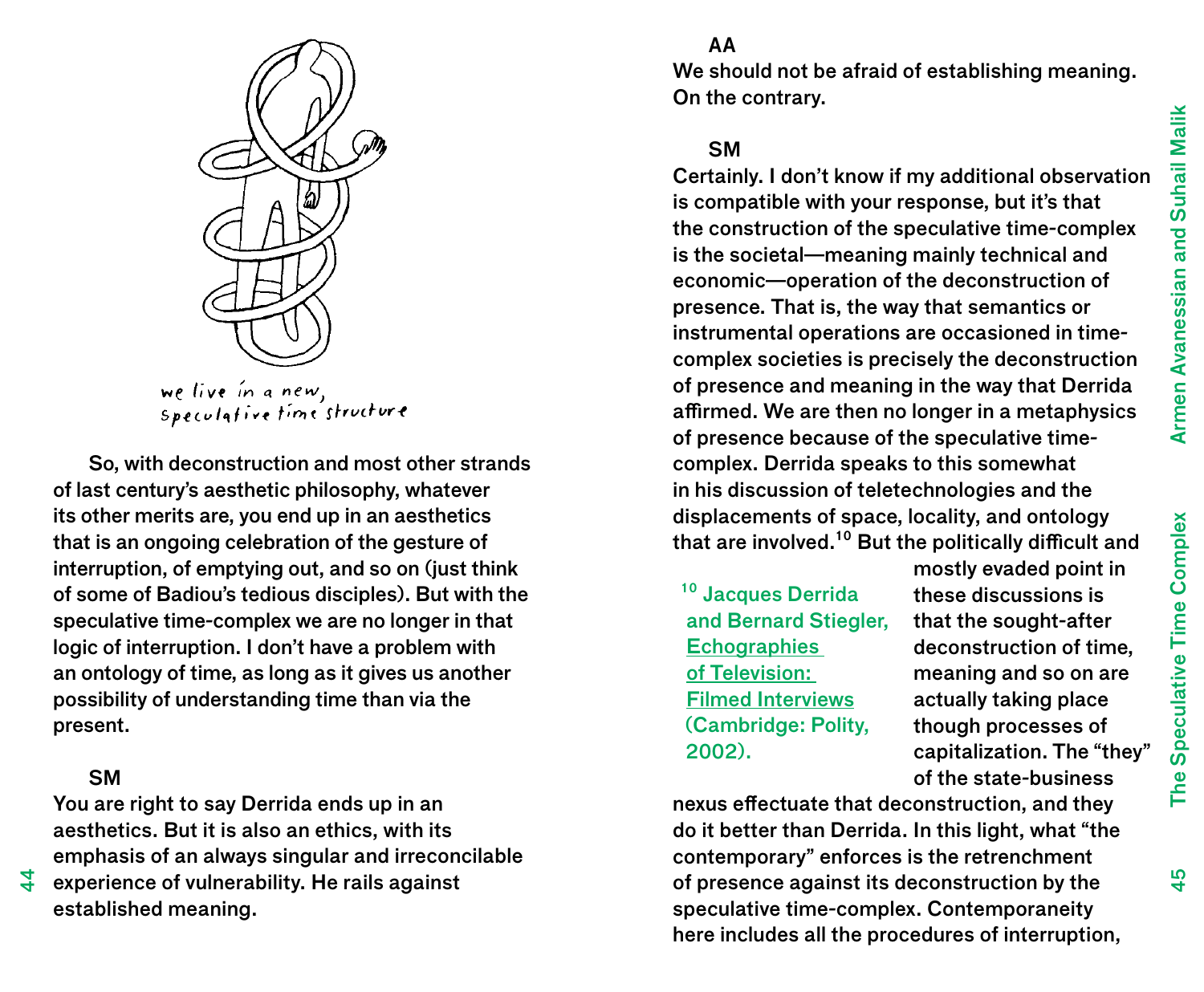

the displacements of space

subtraction, delay and non-identity you mention, as well as many others including semantic deconstruction.

## Grammar of the Speculative Present

## SM

To return to your question: in contrast to the sorry complex of right and left reactions to the speculative present that is contemporaneity in art and elsewhere, what is needed is a way to engage with the time-complex that is not just about drawing profits and exacerbating

exploitation on this revised basis, as neoliberalism has so successfully done. That capitalized formation of the time-complex is a kind of limited

and restricted organization of the speculative present; one that for all of its complexity reverts to presentification because the profits have to be accumulated now as per the short-termism of neoliberal capitalism.

## AA

The problem is that one has to admit that the social, technological, political and economic formation of neoliberalism has an advantage in part because it acts within the speculative temporality, in part as it has established institutions functioning in accordance with this speculative logic. But the neoliberal formation also reduces the speculative dimension of the time-complex because it repudiates the openness or contingency of the future as well as the present.

## SM

No, I disagree. I think the problem precisely is that it opens up more societal and semantic contingency. That is what Ulrich Beck and others involved in the notion of "risk societies" diagnosed in the 1990s on other terms.<sup>11</sup> What they call risk

<sup>11</sup> Ulrich Beck, Risk Society: Towards a New Modernity, trans. Mark Ritter, (London: SAGE, 1992).

is the acknowledgement in the present of how the speculative timecomplex opens up the future as the condition for a societal order (more accurately, a quasi-order).

# AA No, no. The contemporary is a constant

The Speculative Time Complex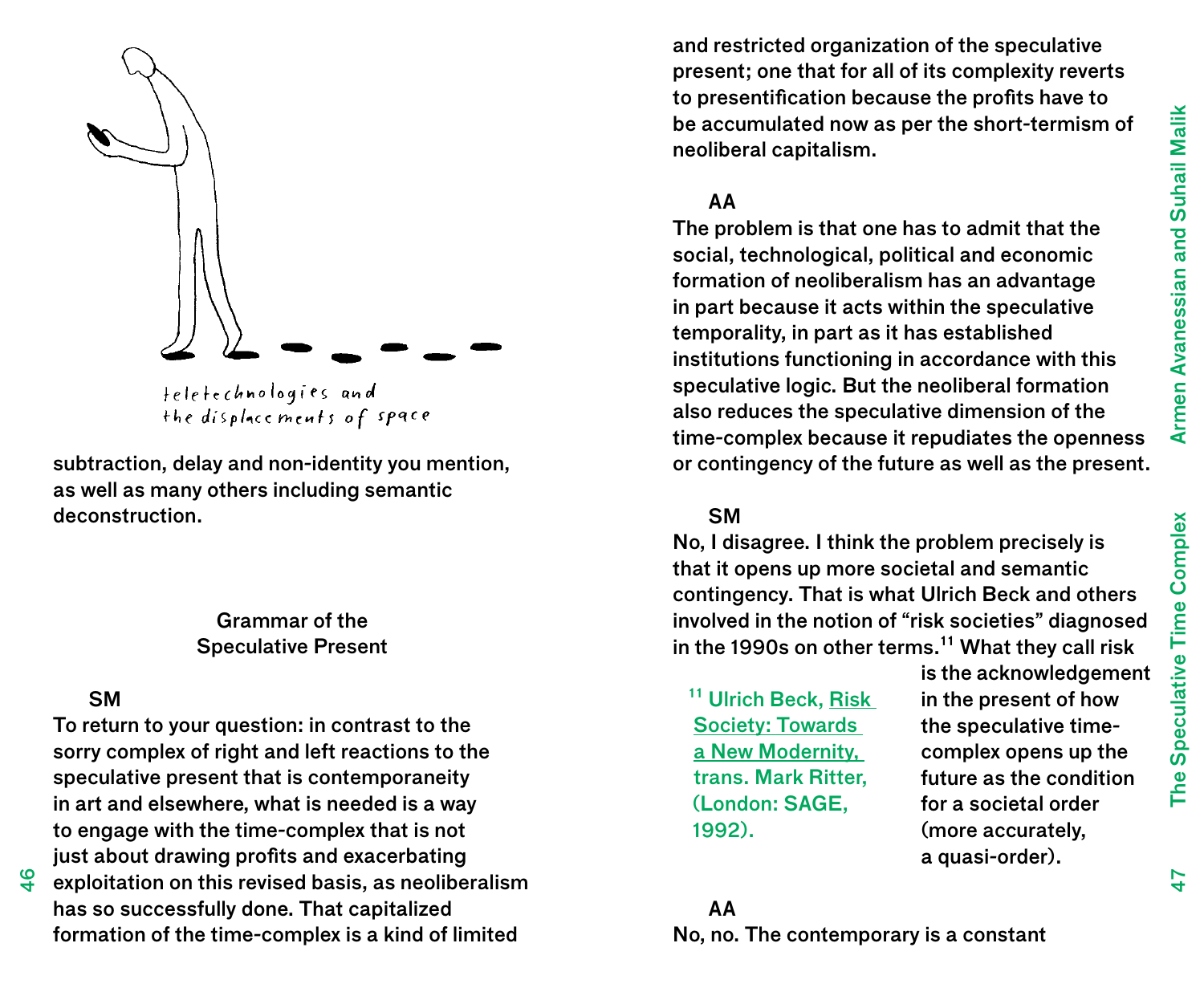production of innovations and differences, but it doesn't introduce a difference to the recursive movement of time. The German allows for distinction between Beschleunigung, which is acceleration as a speeding up, and Akzeleration. The latter really means something like, in the old days, when a clock was too fast. A deviation ahead—not a circular movement, but a recursive one. Akzeleration introduced a kind of difference to the functionality of the clock. And it's this difference that the neoliberal or neofeudal economic system hardly allows for, because it produces an automatized future. While the kind of criticism typical of the contemporary (left) art is not wrong, it doesn't see the possibilities of speculative time and reduces it to the present. It just sees the capitalist effects of it. Contemporary critical art mostly produces different—essentially, decorative—objects or meanings that maintain the reduced form of the speculative time-complex. And I am arguing not on the level of just semantic meaning, but really on the level of the materiality of language and the materiality of time, which are not separable.

## SM

So the task of the post-contemporary against contemporaneity is to change time?

## AA

ক<br>প

The post-contemporary works within the speculative present. It understands it, it practices

it, and it shapes our temporality. Are there alternative actualizations of the speculative or asynchronous present; are there different





readings of it? In her contribution, Aihwa Ong highlights some of these constructions in her anthropology of what she calls "cosmopolitan science." She outlines how the universalisms and abstractions intrinsic to scientific entrepreneurialism support and are supported in Asia by specific historical-culture formations of meaning, scrambling any simple opposition between local and universals, or between past (culture) and future (entrepreneurial technoscience). With speculative poetics, to take another example, the issue is how do we understand the future in an open way and not just as a kind of indicative future.

## SM

What do you mean by "indicative?"

# AA

There are three modes in grammar: the imperative ("Go!"), the indicative ("She goes."), and the conjunctive ("I could go."). In language philosophy—but also politically—it's important to understand that all tenses are modal. The past and the present have to be understood in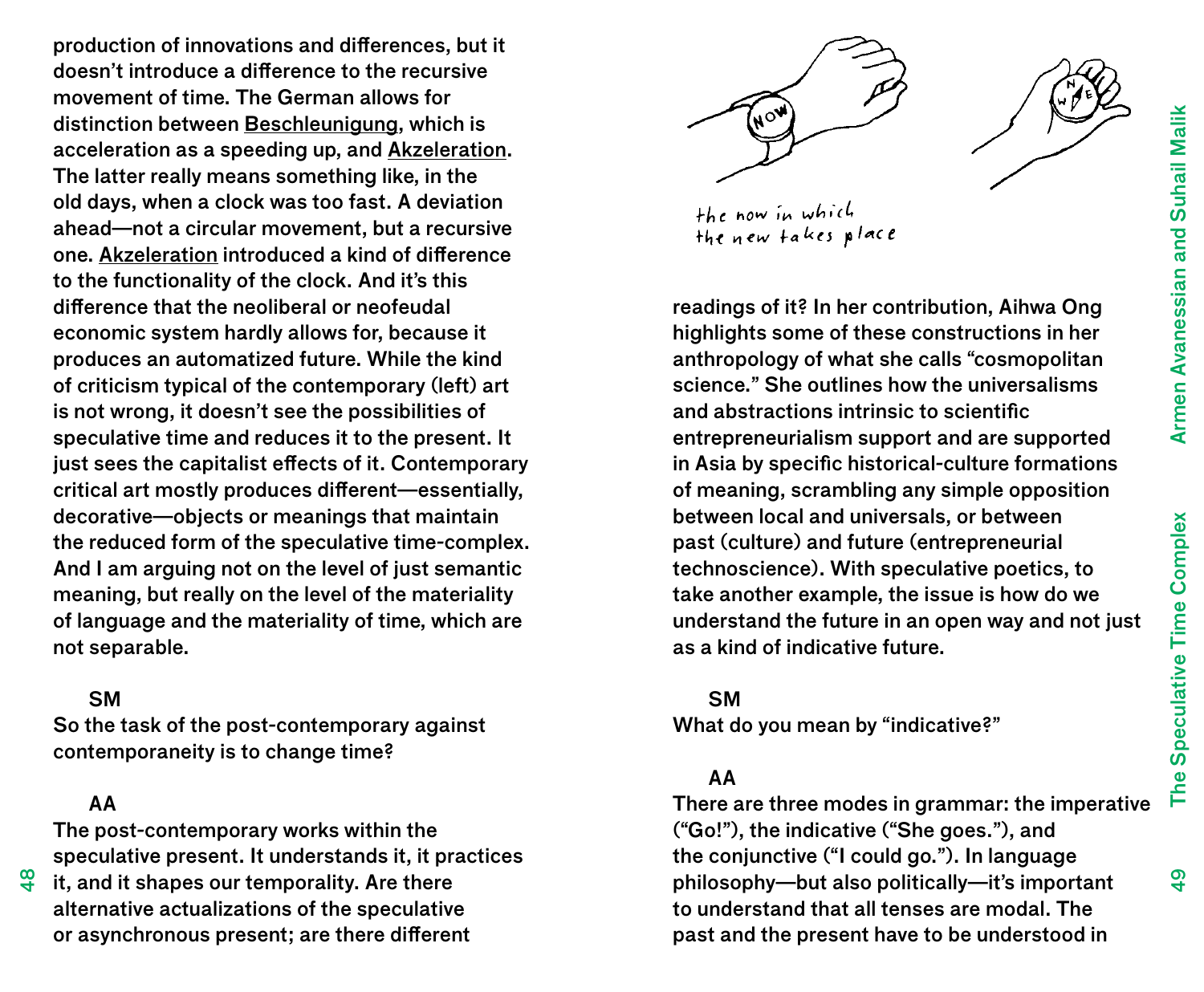51

The Speculative Time Complex



that contemporancity is no less an extended social historical present



presentification



an aesthetics that is an ongoing celebration of the gesture of interruption

a modal way—primarily as indicative. But the future tense and the conjunctive mode are pretty close in that they both deploy the grammar of possibility. It is this contingency that is reduced by the logic of the contemporary logic and is often misunderstood by the closure of speculative time to the present ("I will have gone"). But, if I may get a bit more into the technical analysis, the conjunctive is constructed before you are actually going, so whether you are using the conjunctive mode or the future tense in the present you are not yet going. Maybe that's too technical for here, but the main point is that mode is how a future tense is transformed into a present tense and subsequently into a past tense.

#### **SM**

Is the conjunctive the form of contemporaneity? What it sets up is a sense that actions could have happened, but did not happen: "they would or could go," but they didn't. And this is a sense where the subject of the sentence is left with a potentiality, which is unrealized.

That makes sense of the celebration of "potentiality" everywhere across the critical left today, and also, again, the limitation of the speculative time-complex to the domination by the present. Claims in contemporary art and contemporaneity are emphatically limited only to setting up options with potentials, without actually doing anything or mobilizing the speculative present to construct a future. The future is only and just a set of potentials that must never be actualized for fear of instrumentalization and, paradoxically and self-destructively, realizing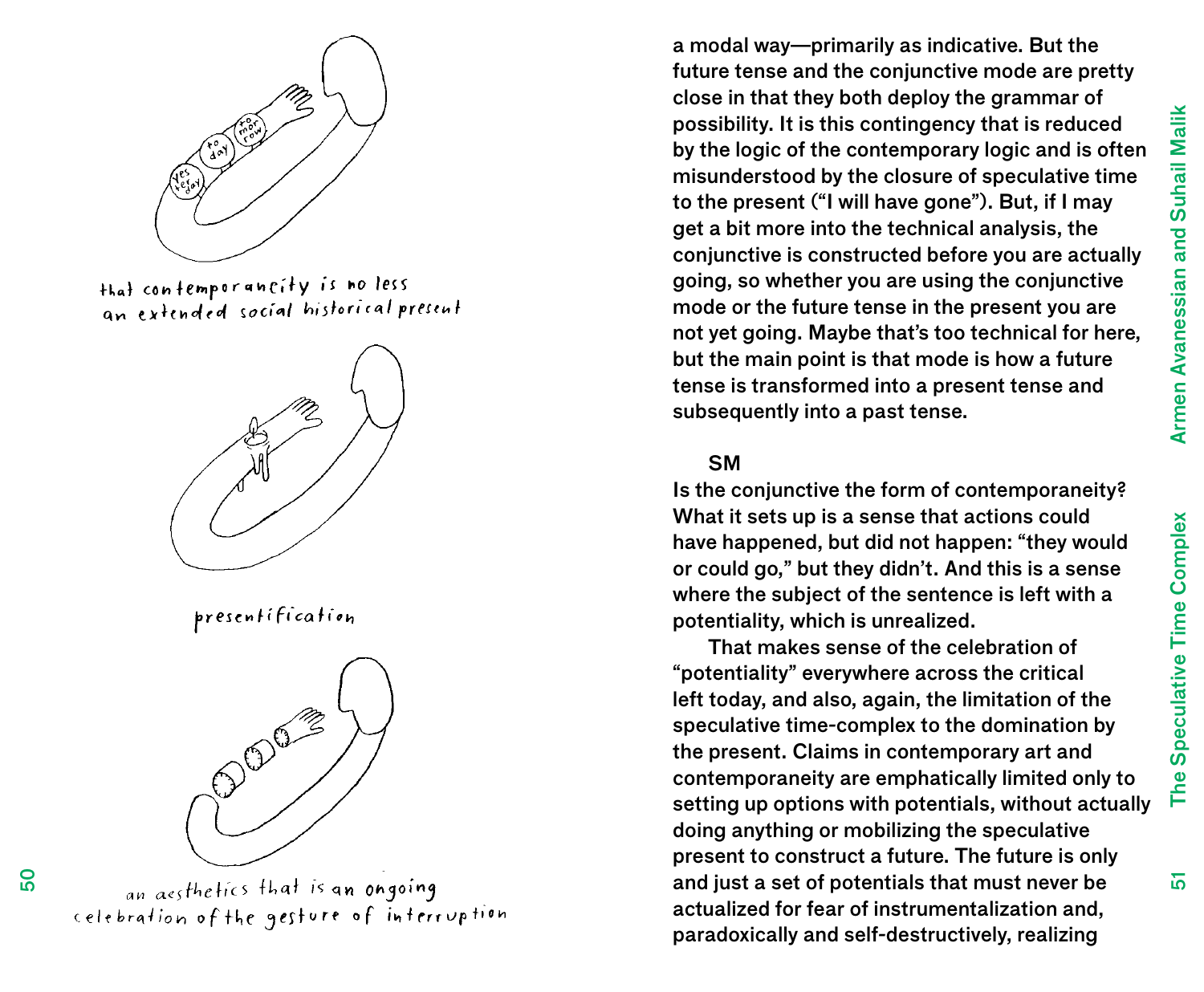Armen Avanessian and Suhail Malik The Speculative Time Complex Armen Avanessian and Suhail Malik

က္က

in any present a future radically distinct from the present.

### AA

The reduction of the time-complex to contemporaneity does not understand the future to be contingent but the only possible future present that becomes real; in grammatical terms, the future or the present here are understood only via the indicative. But the present is not just an "is," just as tenses don't represent time. We have to get rid of an a-modal understanding of time.

### **SM**

The contemporary is a-modal?

#### AA

 $\frac{2}{5}$ 

Yes, and what is needed instead for a thinking and praxis adequate to the speculative temporality we live in—a Zukunftsgenossenschaft as I called it earlier—are means for transforming a future tense into a present tense. That's why for me grammar is a way of understanding speculative time in its openness, instead of subjecting it exclusively to the indicative mode. A future happens in the present only if a conjunctive is successfully realized, which happens by way of an imperative. In between "I could go" (present tense conjunctive) and "I go" (future tense indicative) is the hidden command "Go!" (imperative).

For me, it's exactly this grammatically organized difference that opens up not just a different future and the possibility to do and act differently in the present instead of being subjected to an automatized future, whether



it's by preemptive policing or derivatives. More generally, we have to understand that language changes meaning and time—and on a material and ontological level, not just on a linguistic or conceptual level. These complexes can be tackled via grammatical analyses.

### SM

OK, but as nearly all the contributions to this issue demonstrate, we also need to generalize the construction of the time-complex beyond language and its grammar. The conditions we are talking about are made of the broad infrastructures and systemics of the speculative present in large-scale integrated societies. Esposito identifies a scrambling of the timeline against its received and modernist logics that suggests a new openness to the future, which is to the advantage of a relatively new kind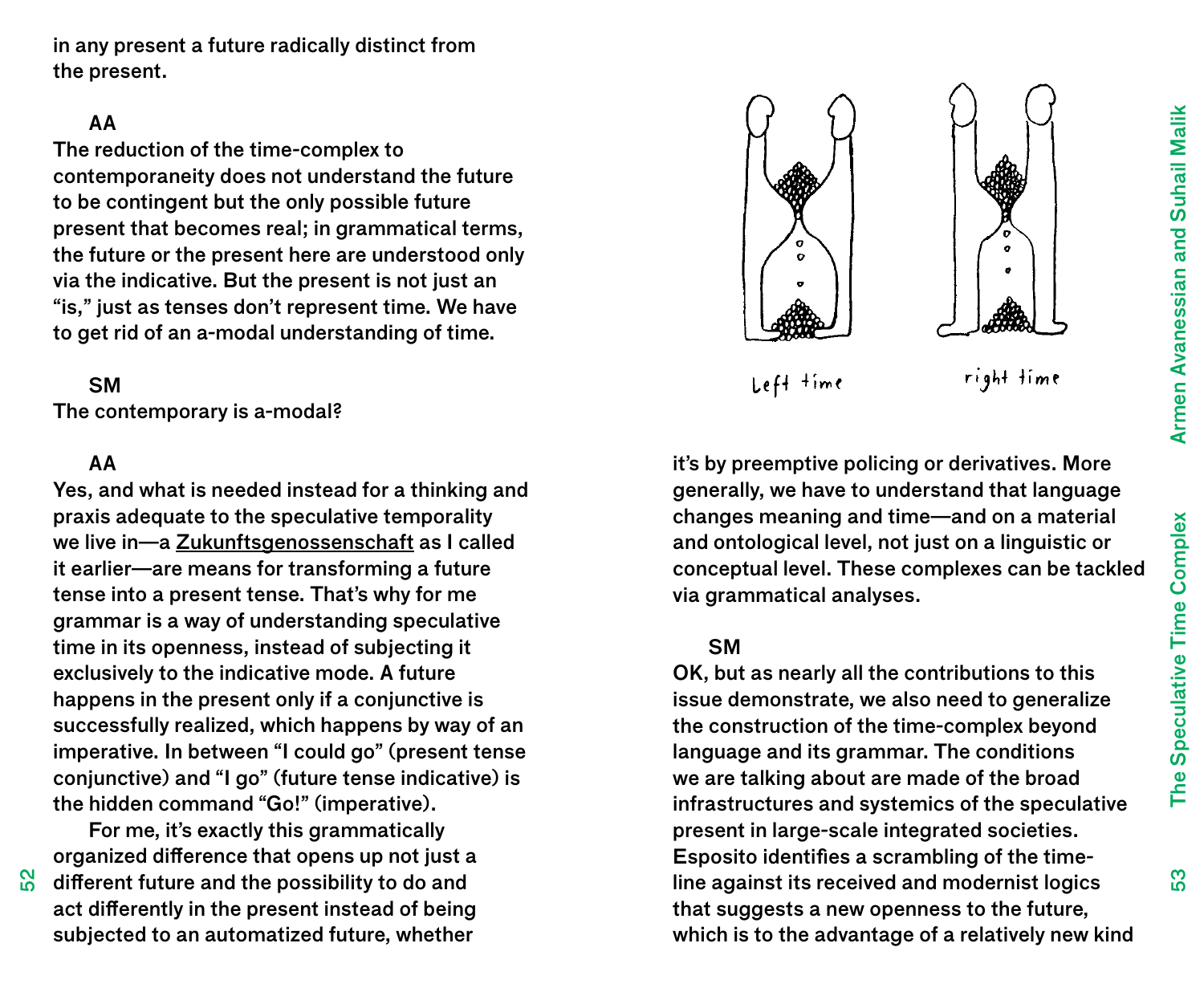55



the present is taken to extend out indefinitely and cancel out the radically different future

of capital accumulation but can be mobilized otherwise. Ivanova makes the case for how a new global juridico-political quasi-order is constructed via unstable restagings of the relations between particulars and universals, while Srnicek and Williams look to the systemic techno-social advance of robotics and automation to transform the fundament of the capitalist rendering of human activity. Benjamin Bratton extends these possibilities under the rubric of "Speculative Design" to more specific scenarios and, simultaneously, along longer time-lines; Ong also takes up the jurisdictional and operational issues in the specific case of the fabrication of a scientific enterprise that makes sense in ethno-cultural terms in Asia, transforming the

practical manifestations of where and how identity formation takes place. Laboria Cuboniks wrestle with the legacies of feminism given just such

 $\frac{1}{2}$ 

futural and technoscientific reorganization of bodies, identities, and concepts of selfhood; and Roden scrambles body, affect, language in light of a "Disconnection Thesis" according to which the kinds of intelligence inaugurated by Artificial General Intelligence completely change the space of coding at any and every order.

In general, and similarly to the insufficiency of experience as a basis for apprehending the speculative present, the constructions of (presumably only some) human languages is only part of this integrated complex but not wide enough as a mechanism to meet the broad material and semiotic condition.

## AA

We need more than a language theory, for sure, but in any case we need what I call a "poetic understanding" which, for me, is informed by language theory instead of an aesthetic one.

#### SM

My divergence is that, first, even taking poetics as a name for production in general, it still seems to me to be too tied into the structures and affordances of more or less ordinary human language and their ordering. That's of course a fundamental condition of the systemic, social, technological, economic structuring and mediation necessary for large-scale organization. So, while poetics as you present it gives us as human linguistic actors a way of reordering the speculative time-complex in other formats than the kind of repressive mechanisms of contemporaneity and what you identify as